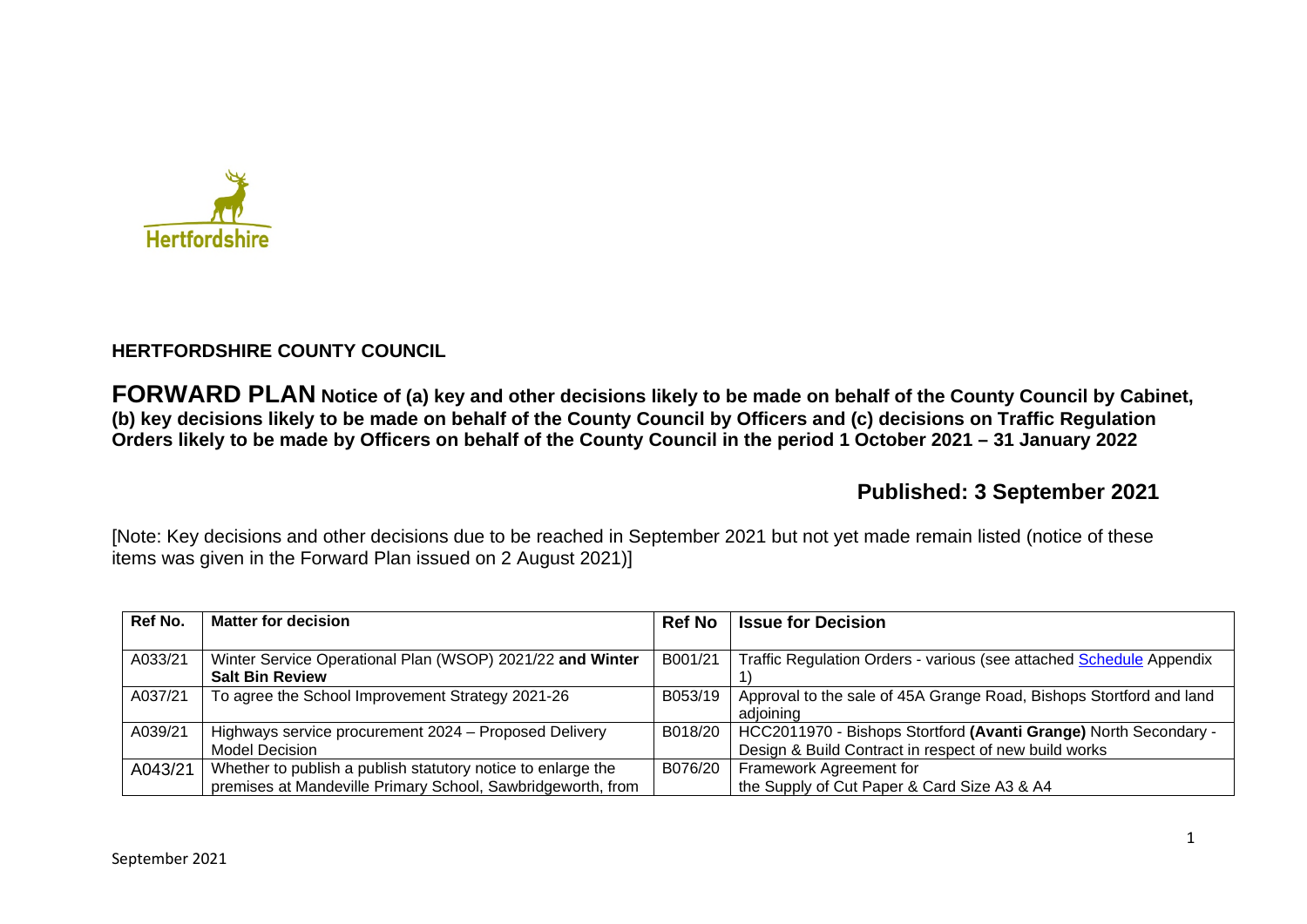|         | September 2023; to agree to the capital costs of that           |         |                                                                        |
|---------|-----------------------------------------------------------------|---------|------------------------------------------------------------------------|
|         | enlargement and approve the application of S106 funds           |         |                                                                        |
| A046/21 | Whether or not to approve proceeding with a public              | B003/21 | Approval to the sale of part of the Land at Onslow St Audrey's School, |
|         | consultation on a proposal to close Wareside C of E Primary     |         | Hatfield                                                               |
|         | School with effect from 31 August 2022                          |         |                                                                        |
| A047/21 | Whether or not to approve proceeding with a public              | B006/21 | Approval to the terms of sale for Former Highway Maintenance Depot,    |
|         | consultation on a proposal to close Hexton JMI School with      |         | Station Road, Watton at Stone                                          |
|         | effect from 31 August 2022                                      |         |                                                                        |
| A048/21 | Whether to approve a non-statutory public consultation on the   | B007/21 | Approval to the terms of sale for Land at Foxgrove Path, South Oxhey   |
|         | consolidation of the North Herts Education Support Centre (NH   |         |                                                                        |
|         | ESC) onto one site in Letchworth from Spring 2024.              |         |                                                                        |
| A049/21 | <b>Care Provider Support Extension</b>                          | B008/21 | Approval to the terms of sale for Former Little Furze JMI School,      |
|         |                                                                 |         | Gosforth Lane, South Oxhey                                             |
| A035/21 | <b>Winter Footway Strategy</b>                                  | B011/21 | Land and building at Meadowbank, Alexandra Road, Kings Langley -       |
|         |                                                                 |         | Appropriation to Adult Care Services                                   |
| A036/21 | Hertfordshire County Council's Admission Arrangements for       | B019/21 | HCC2112728 - Re-Fit of Hertfordshire County Council Stevenage          |
|         | 2023/24                                                         |         | <b>Offices</b>                                                         |
| A050/21 | Adult Care Services Gypsy & Traveller Section: Allocations      | B026/21 | Single Tender Action for Midpoint Intensive Enablement Service         |
|         | <b>Policy Review</b>                                            |         |                                                                        |
| A051/21 | The approval and adoption of the County Council's Covid-19      | B030/21 | HCC2112744 - Care Provider for new care home development at Little     |
|         | <b>Recovery Strategy</b>                                        |         | Furze, South Oxhey                                                     |
| A052/21 | Q1 Finance Budget Monitor                                       | B037/21 | Approval of Enabling Agreement and surrender of lease of land at       |
|         |                                                                 |         | Onslow St Audrey's School, Hatfield                                    |
| A053/21 | Diversity and Inclusion Annual Report 2020/21                   | B038/21 | Approval of the final terms of the 125-year peppercorn lease for the   |
|         |                                                                 |         | new special school at Woodside, Welwyn Garden City.                    |
| A056/21 | Review of the Library Service post Covid                        | B044/21 | The Supply of Catering Disposables                                     |
| A057/21 | <b>Building Life Chances Programme</b>                          | B045/21 | The Supply of Steel Lockers                                            |
| A032/21 | Future of Buntingford Recycling Centre                          | B049/21 | Demolition of the Former Little Furze Primary School, South Oxhey.     |
| A041/21 | To approve the SEND Strategy 2022 - 2025                        | B051/21 | Hertfordshire County Council and the Procurement Partnership Ltd       |
|         |                                                                 |         | Finance and Leasing Dynamic Purchasing System Agreement                |
| A042/21 | Recommissioning of Overnight Short Breaks for CYP with          | B052/21 | HCC2112924 SEND Temporary Expansion - New modular                      |
|         | SEND and/or Complex Health Needs.                               |         | accommodation landscaping works and internal remodelling               |
| A054/21 | Whether or not to agree to the statutory proposal to change the | B056/21 | <b>Contract Award for Midpoint Intensive Enablement Service</b>        |
|         | age range of Oxhey Early Years Centre, a Maintained Nursery     |         |                                                                        |
|         | School in Watford, to allow children to be admitted from the    |         |                                                                        |
|         | age of 2,                                                       |         |                                                                        |
|         | taking into consideration the outcome of the statutory notice   |         |                                                                        |
|         | period.                                                         |         |                                                                        |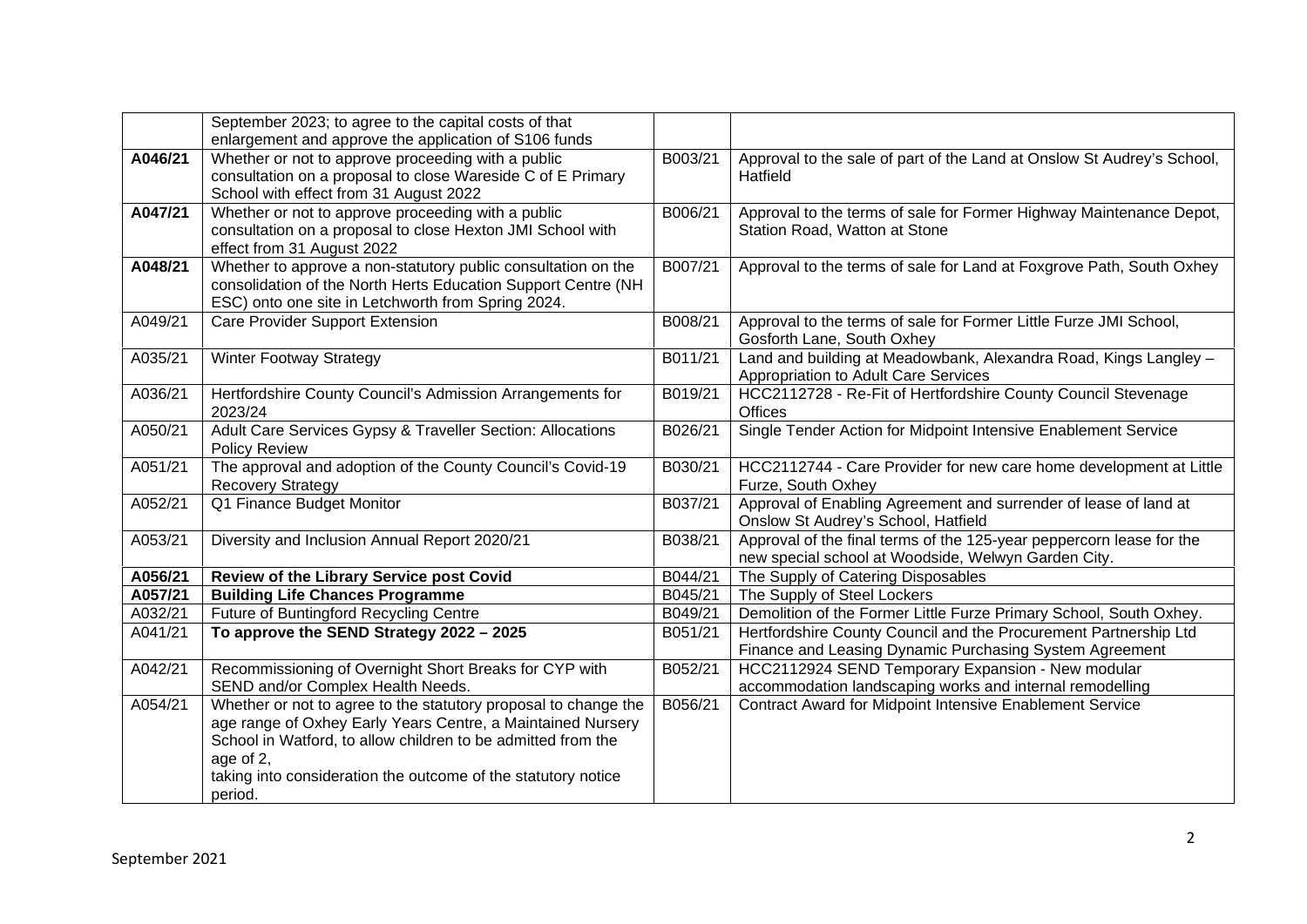|         | NB Agreement to the statutory proposal by Cabinet will only be<br>required if objections are received to it.                            |         |                                                                                                                                           |
|---------|-----------------------------------------------------------------------------------------------------------------------------------------|---------|-------------------------------------------------------------------------------------------------------------------------------------------|
| A058/21 | Adoption of Adult Care Service Plan 2021 to 2025                                                                                        | B057/21 | Award of Framework for spot providers                                                                                                     |
| A059/21 | <b>Domestic Abuse Strategy</b>                                                                                                          | B059/21 | Implementation of records & document management module to                                                                                 |
|         |                                                                                                                                         |         | support new HR application                                                                                                                |
| A015/21 | Consider the future of Land North of Roysia School, Royston                                                                             | B061/21 | Washroom Services for all HCC sites - Award of Contract                                                                                   |
| A018/21 | Consider the future of Land at 2B Star Street<br>in connection with the existing library at 87 High Street, Ware.                       | B062/21 | Bishop Stortford Young Person Centre - refurbishment of existing<br>building                                                              |
| A040/21 | Approval for capital funding delivery of Public Sector<br>Decarbonisation Works Scheme Works for Hertfordshire<br><b>County Council</b> | B063/21 | HCC2012445 - Consultant to undertake the master planning and<br>planning application to help in the delivery of Brookfield Garden Village |
| A055/21 | Q2 Finance Budget Monitor                                                                                                               | B064/21 | Reinforced Autoclaved Aerated Concrete (RAAC) repair and                                                                                  |
|         |                                                                                                                                         |         | replacement of roofs containing this form of concrete                                                                                     |
| A060/21 | Recommendation to change a decision within the Next                                                                                     | B067/21 | The Supply of Envelopes                                                                                                                   |
|         | <b>Generation Outline Business Case</b>                                                                                                 |         |                                                                                                                                           |
| A061/21 | Minerals and Waste Local Plan - Local Development<br><b>Scheme</b>                                                                      | B068/21 | HCC2113016 - Batch 63 Cluster 1 - The Priory School - Mechanical &<br><b>Electrical Works</b>                                             |
|         | To inform on the proposed pattern of provision and seek                                                                                 | B069/21 | HCC2113017 -                                                                                                                              |
| A044/21 | agreement to consult on Specialist Resource Provision in                                                                                |         | Batch 63 Cluster 2 - Hertford St Andrews C of E Primary School &                                                                          |
|         | mainstream schools (Phase 2 - Primary)                                                                                                  |         | Wheatcroft Primary School - Mechanical & Electrical Works                                                                                 |
|         |                                                                                                                                         | B070/21 | HCC2113018 -                                                                                                                              |
|         |                                                                                                                                         |         | Batch 63 Cluster 3 - Coates Way JMI and Nursery School & London                                                                           |
|         |                                                                                                                                         |         | Colney Primary School & Nursery Mechanical & Electrical Works -                                                                           |
|         |                                                                                                                                         | B071/21 | HCC2113019 - Batch 63 Cluster 4 - Widford School & Tonwell St                                                                             |
|         |                                                                                                                                         |         | Mary's C of E Primary School - Mechanical & Electrical Works                                                                              |
|         |                                                                                                                                         | B072/21 | HCC2113020 - Batch 63 Cluster 5 - South Hill Primary School -                                                                             |
|         |                                                                                                                                         |         | <b>Mechanical &amp; Electrical Works</b>                                                                                                  |
|         |                                                                                                                                         | B073/21 | HCC2113005 - Batch 66 Cluster 1 Commonswood School, Welwyn                                                                                |
|         |                                                                                                                                         | B074/21 | Garden City - Roofing Works<br>HCC2113006 - Batch 66 Cluster 2 Roger de Clare C of E (VC) First &                                         |
|         |                                                                                                                                         |         | Nursery School, Puckeridge - Roofing Works                                                                                                |
|         |                                                                                                                                         | B075/21 | HCC2113007 - Batch 59 Cluster 1 Ickleford Primary School, Ickleford                                                                       |
|         |                                                                                                                                         |         | - Roofing Works                                                                                                                           |
|         |                                                                                                                                         | B076/21 | HCC2113008 - Batch 59 Cluster 2 Ashlyns School, Berkhamsted -                                                                             |
|         |                                                                                                                                         |         | <b>Roofing Works</b>                                                                                                                      |
|         |                                                                                                                                         | B077/21 | The Provision of a Catalogue Printing Service for Herts FullStop                                                                          |
|         |                                                                                                                                         | B078/21 | The Supply Pulpboard                                                                                                                      |
|         |                                                                                                                                         | B079/21 | The Supply of Laminating Poches                                                                                                           |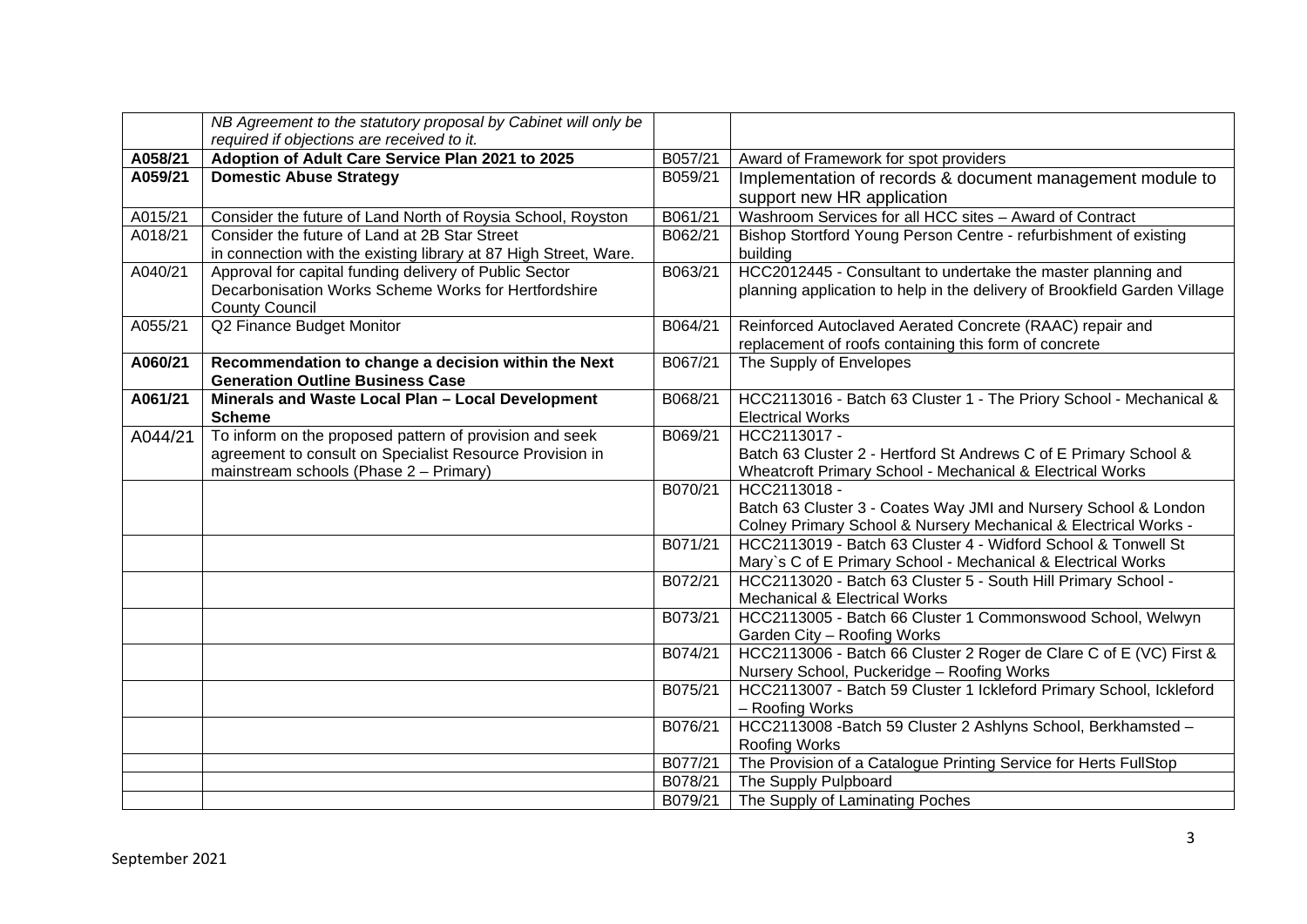| B080/21 | Recommissioning of Overnight Short Breaks for CYP with SEND<br>and/or Complex Health Needs.                                                                                                                                                                                                                                                                                                       |
|---------|---------------------------------------------------------------------------------------------------------------------------------------------------------------------------------------------------------------------------------------------------------------------------------------------------------------------------------------------------------------------------------------------------|
| B081/21 | Approval of Queens Green Canopy funding for Hertfordshire County<br>Council & support for external group planting                                                                                                                                                                                                                                                                                 |
| B082/21 | Potential extension to the Highways Weston Hills Inspection and<br>Maintenance Services Contract                                                                                                                                                                                                                                                                                                  |
| B084/21 | Whether or not to hold a public consultation on a proposal to close the<br>residential provision at Falconer School, Bushey, a community special<br>school, from September 2022                                                                                                                                                                                                                   |
| B085/21 | Provision of a dynamic Purchase System for School Coach and Local<br><b>Bus Operators</b>                                                                                                                                                                                                                                                                                                         |
| B086/21 | Eastern Playing Fields - Extra Care Housing Developer selection                                                                                                                                                                                                                                                                                                                                   |
| B087/21 | Commence procurement activity for electronic document records<br>management software following review of existing solution.                                                                                                                                                                                                                                                                       |
| B089/21 | Provision of consultancy services to adult care services construction<br>projects                                                                                                                                                                                                                                                                                                                 |
| B091/21 | Whether or not to agree to the statutory proposal to change the age<br>range of Oxhey Early Years Centre, a Maintained Nursery School in<br>Watford, to allow children to be admitted from the age of 2,<br>taking into consideration the outcome of the statutory notice period.<br>NB Agreement to the statutory proposal by Cabinet will only be<br>required if objections are received to it. |
| B092/21 | HCC2113175 - Kings Langley Primary School, Kings Langley -<br>Batch 60 Cluster 1 - Roofing Works                                                                                                                                                                                                                                                                                                  |
| B093/21 | HCC2113176 - Andrews Lane Primary School, Cheshunt - Batch<br>64 Cluster 1 - Roofing Works                                                                                                                                                                                                                                                                                                        |
| B094/21 | HCC2113177 - Middleton School, Ware - Batch 64 Cluster 2 -<br><b>Roofing Works</b>                                                                                                                                                                                                                                                                                                                |
| B095/21 | HCC2113178 - Pixies Hill Primary School, Hemel Hempstead &<br>Garden Fields JMI School, St Albans - Batch 64 Cluster 3 -<br><b>Roofing Works</b>                                                                                                                                                                                                                                                  |

**\*\*** The address from which, subject to any prohibition or restriction on their disclosure, copies of, or extracts from, any document listed is available from County Hall, Pegs Lane, Hertford. SG13 8DE. Other documents relevant to these matters may be submitted to the decision maker. To request details of such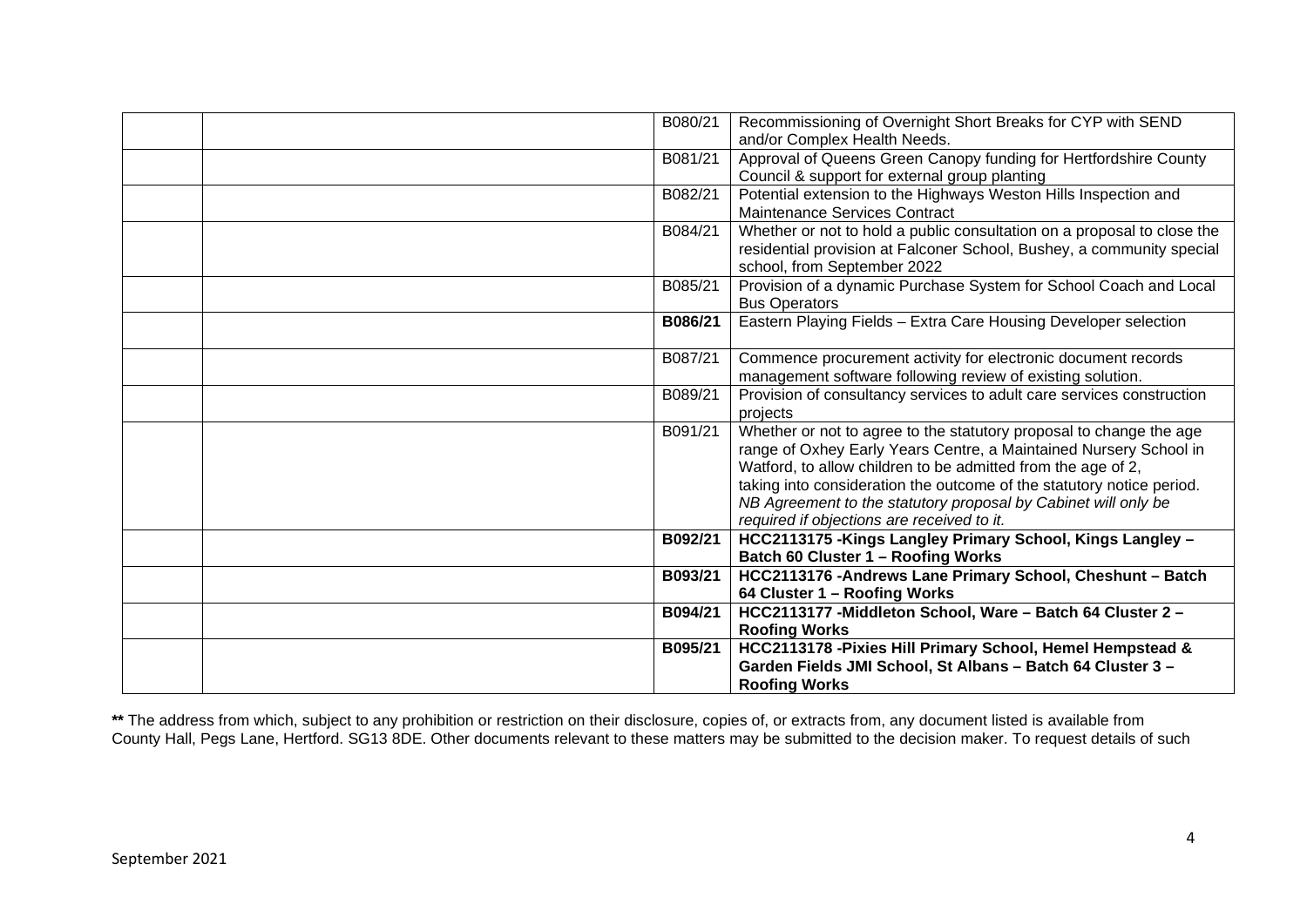documents (if any) as they become available, contact Deborah Jeffery, Assistant Manager, Democratic Services by email (Deborah.jeffery@hertfordshire.gov.uk) or phone (01992 555563)

\*\*\* In accordance with Regulation 10(1) of The Local Authorities (Executive Arrangements) (Meetings and Access to Information) (England) Regulations 2012 (the '2012 Regulations') these items of business will be considered by Cabinet at its meeting 13 May 2019. Notices issued, as required by the 2012 Regulations, can be viewed at https://democracy.hertfordshire.gov.uk/mgCalendarMonthView.aspx?GL=1&bcr=1

ᵻᵻ Documents to be considered by the Cabinet are published on the Councils website at https://democracy.hertfordshire.gov.uk/mgCalendarMonthView.aspx?GL=1&bcr=1

‡‡ Grounds for exemption are: -

- (a) where the decision is a decision taken under the Special Urgency provisions in Annex 4 of the Constitution
- (b) where the Chief Executive certifies that implementation of the decision is critical for service delivery
- (c) where the Chief Legal Officer certifies that the Council would be likely to suffer legal prejudice from a delay in implementation of the decision resulting from the decision being Called-In
- (d) where the Director of Resources certifies that the Council would be likely to suffer financial prejudice from a delay in implementation of the decision resulting from the decision being Called-In
- (e) where the Chief Legal Officer certifies that a delay in implementation of the decision resulting from the decision being Called-In would result in the decision being incapable of implementation or meaningful implementation
- (f) where the decision results from consideration of a recommendation or report from the OSC or any sub-committee or Topic Group of the OSC
- (g) where the decision results from a reference back decision by Overview and Scrutiny Committee; or
- (h) where the decision is a recommendation to Full Council;
- (i) where the Call-In period has expired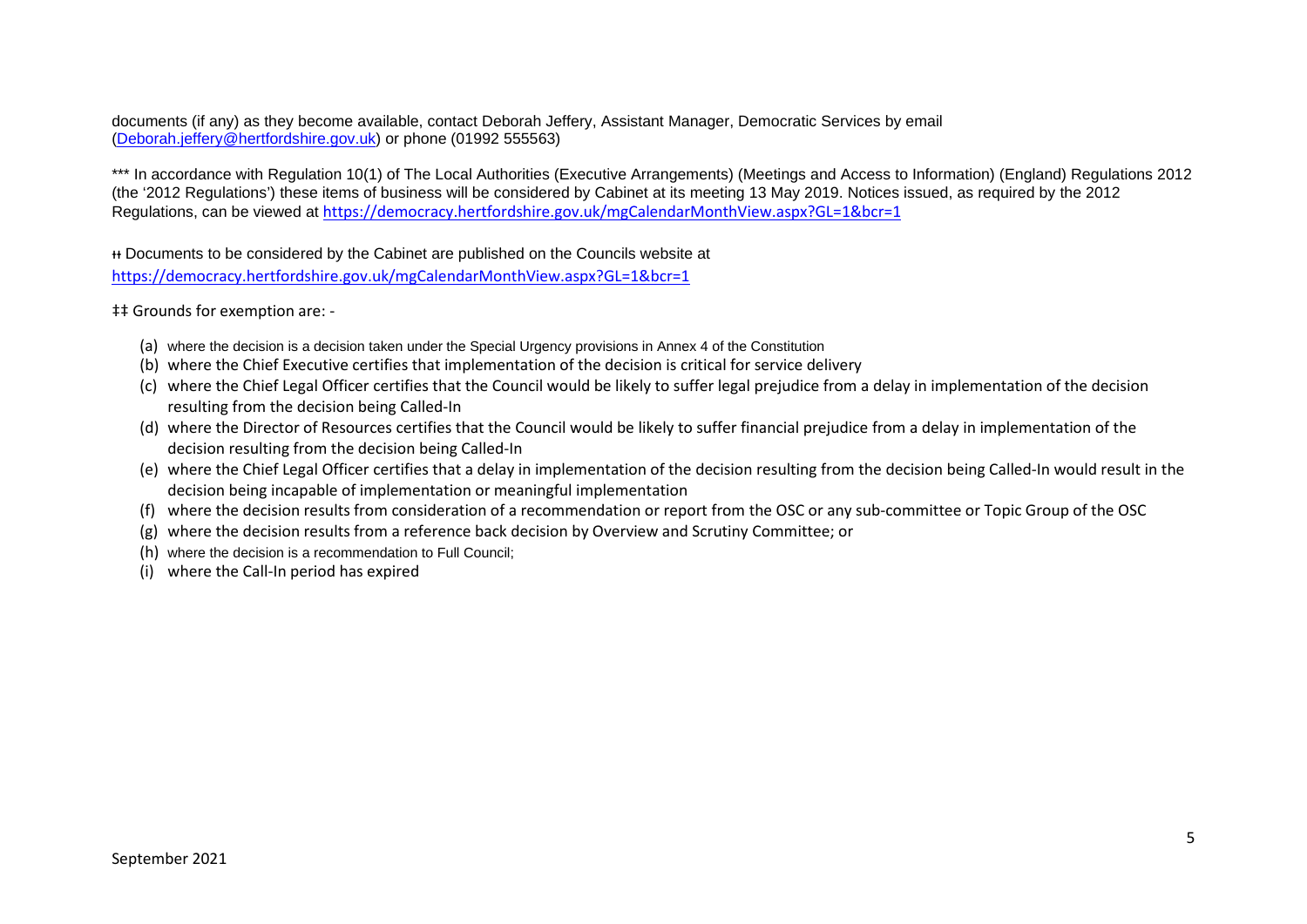## **PART A: DECISIONS BY CABINET NOTE:** NEW ITEMS AND AMENDMENTS ARE SHOWN IN BOLD

| Ref No. | <b>Matter for decision</b>                                                                                                                                                                                                                                                         | <b>Date</b><br>decision to<br>be made | <b>Cabinet Panels</b><br>to be consulted         | <b>Officer contact for</b><br>this matter | Documents to be<br>considered**ff                                                                                                                                                                                      | <b>Exempt from</b><br>the Council's<br>Call-in<br>procedures<br>‡‡ Yes/No |
|---------|------------------------------------------------------------------------------------------------------------------------------------------------------------------------------------------------------------------------------------------------------------------------------------|---------------------------------------|--------------------------------------------------|-------------------------------------------|------------------------------------------------------------------------------------------------------------------------------------------------------------------------------------------------------------------------|---------------------------------------------------------------------------|
| A033/21 | <b>Winter Service</b><br><b>Operational Plan</b><br>(WSOP) 2021/22 and<br><b>Winter Salt Bin</b><br><b>Review</b>                                                                                                                                                                  | 20/09/2021                            | Highways &<br>Transport                          | <b>Richard Stacey</b><br>01992 658115     | Report of the Director of<br>Environment & Infrastructure                                                                                                                                                              | <b>No</b>                                                                 |
| A037/21 | To agree the School<br><b>Improvement Strategy</b><br>2021-26                                                                                                                                                                                                                      | 20/09/2021                            | Education<br>Libraries &<br>Lifelong<br>Learning | Simon Newland<br>01992 555738             | Report of the Director of<br><b>Children's Services</b>                                                                                                                                                                | <b>No</b>                                                                 |
| A039/21 | Highways service<br>procurement 2024 -<br><b>Proposed Delivery</b><br><b>Model Decision</b>                                                                                                                                                                                        | 20/09/2021                            | Highways &<br>Transport                          | Steve Johnson<br>01992 658126             | Report of the Director of<br>Environment & Infrastructure                                                                                                                                                              | <b>No</b>                                                                 |
| A043/21 | Whether to publish a<br>publish statutory<br>notice to enlarge the<br>premises at<br><b>Mandeville Primary</b><br>School,<br>Sawbridgeworth, from<br>September 2023; to<br>agree to the capital<br>costs of that<br>enlargement and<br>approve the<br>application of S106<br>funds | 20/09/2021                            | Education,<br>Libraries & Life<br>Long Learning  | Kate Leahy<br>01992 555864                | Report of the Director of<br><b>Children's Services</b><br>Part I and Part II Report - due to<br>'Information relating to the<br>financial or business affairs of<br>any particular person (including<br>the Council)' | <b>No</b>                                                                 |
| A046/21 | Whether or not to<br>approve proceeding<br>with a public                                                                                                                                                                                                                           | 20/09/2021                            | Education,<br>Libraries & Life<br>Long Learning  | Kate Ma<br>01992 556669                   | Report of the Director of<br><b>Children's Services</b>                                                                                                                                                                | <b>No</b>                                                                 |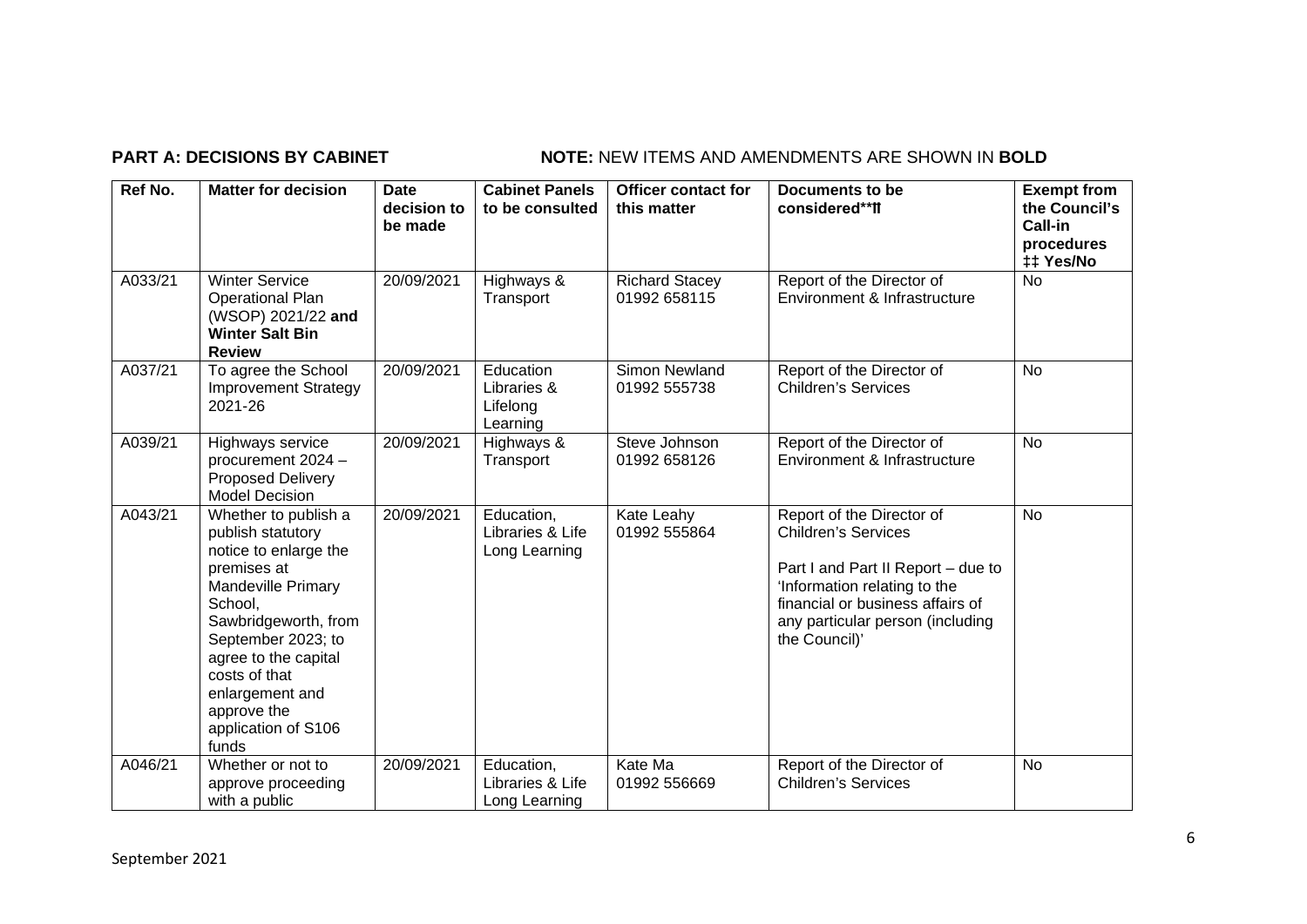|         | consultation on a<br>proposal to close<br>Wareside C of E<br>Primary School with<br>effect from 31 August<br>2022.                                                                                            |                       |                                                  |                                      |                                                           |                |
|---------|---------------------------------------------------------------------------------------------------------------------------------------------------------------------------------------------------------------|-----------------------|--------------------------------------------------|--------------------------------------|-----------------------------------------------------------|----------------|
| A047/21 | Whether or not to<br>approve proceeding<br>with a public<br>consultation on a<br>proposal to close<br><b>Hexton JMI School</b><br>with effect from 31<br>August 2022.                                         | 20/09/2021            | Education,<br>Libraries & Life<br>Long Learning  | Kate Ma<br>01992 556669              | Report of the Director of<br><b>Children's Services</b>   | N <sub>o</sub> |
| A048/21 | Whether to approve a<br>non-statutory public<br>consultation on the<br>consolidation of the<br>North Herts Education<br><b>Support Centre (NH</b><br>ESC) onto one site in<br>Letchworth from<br>Spring 2024. | 20/09/2021            | Education,<br>Libraries & Life<br>Long Learning  | <b>Pauline Davis</b><br>01992 555865 | Report of the Director of<br><b>Children's Services</b>   | <b>No</b>      |
| A049/21 | <b>Care Provider Support</b><br>Extension                                                                                                                                                                     | 20/09/2021            | Adult Care,<br>Health &<br>Wellbeing             | Chris Badger,<br>01992 556343        | Report of the Director of Adult<br><b>Care Services</b>   | No.            |
| A035/21 | Winter Footway<br>Strategy                                                                                                                                                                                    | 18/10/2021            | Highways &<br>Transport                          | <b>Richard Stacey</b>                | Report of the Director of<br>Environment & Infrastructure | <b>No</b>      |
| A036/21 | <b>Hertfordshire County</b><br><b>Council's Admission</b><br>Arrangements for<br>2023/24                                                                                                                      | 18/10/2021            | Education<br>Libraries &<br>Lifelong<br>Learning | Jayne Abery<br>01992 588785          | Report of the Director of<br><b>Children's Services</b>   | <b>No</b>      |
| A050/21 | <b>Adult Care Services</b><br>Gypsy & Traveller<br>Section: Allocations<br><b>Policy Review</b>                                                                                                               | 18/10/2021            | Adult Care,<br>Health &<br>Wellbeing             | Steven Lee-Foster,                   | Report of the Director of Adult<br><b>Care Services</b>   | <b>No</b>      |
| A051/21 | The approval and<br>adoption of the County                                                                                                                                                                    | Cabinet<br>18/10/2021 | Resources &<br>Performance                       | George Soderberg<br>01992 555209     | Report of the Director of<br>Resources                    | <b>Yes</b>     |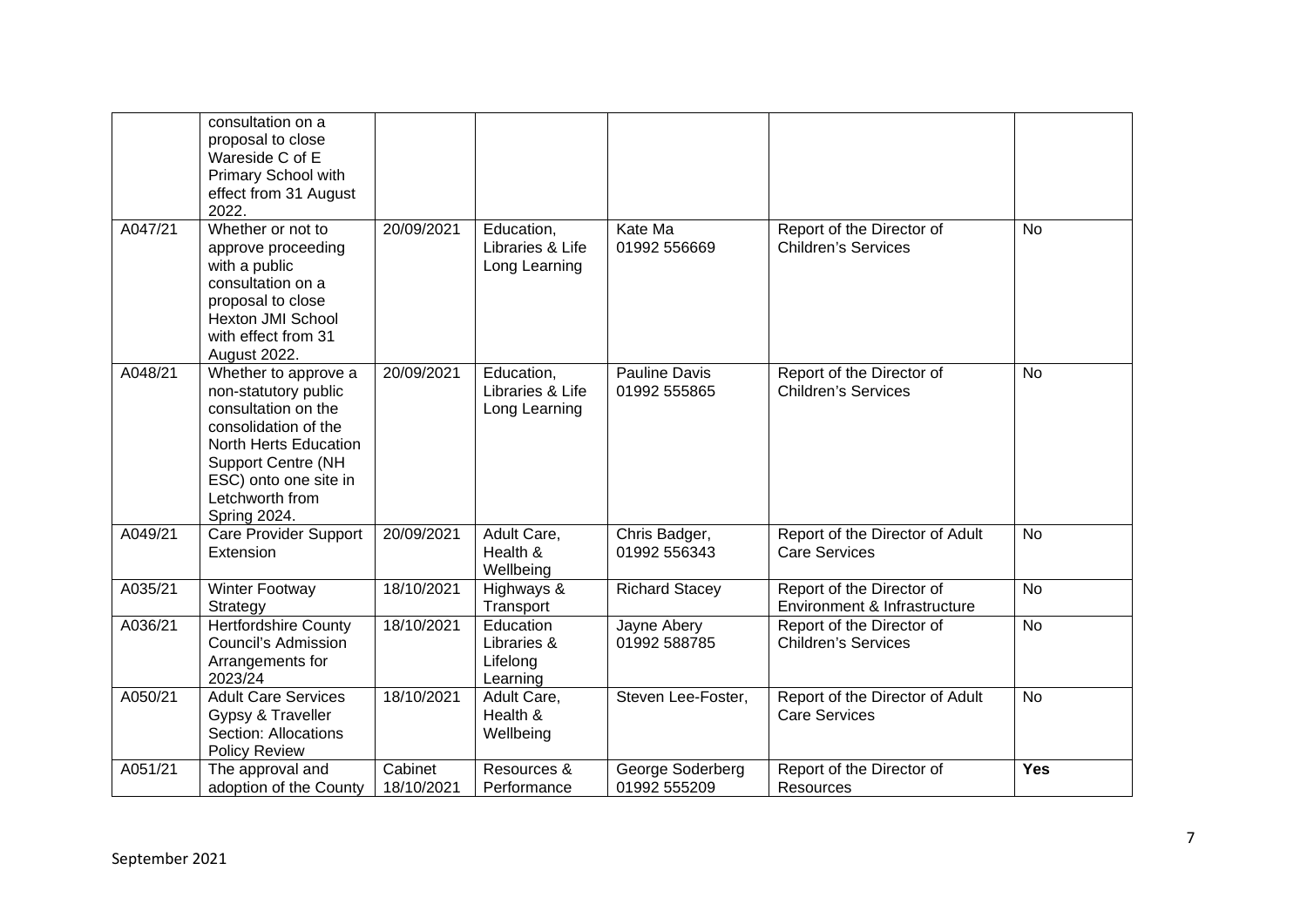|         | Council's Covid-19<br><b>Recovery Strategy</b>             | County<br>Council<br>19/10/2021 |                                                                                                                                                             |                                                      |                                                                                                                                                                                  |           |
|---------|------------------------------------------------------------|---------------------------------|-------------------------------------------------------------------------------------------------------------------------------------------------------------|------------------------------------------------------|----------------------------------------------------------------------------------------------------------------------------------------------------------------------------------|-----------|
| A052/21 | Q1 Finance Budget<br>Monitor                               | 18/10/2021                      | Resources &<br>Performance                                                                                                                                  | <b>Scott Walker</b><br>01992 555273                  | Report of the Director of<br>Resources                                                                                                                                           | <b>No</b> |
| A053/21 | Diversity and Inclusion<br><b>Annual Report</b><br>2020/21 | 18/10/2021                      | Resources &<br>Performance                                                                                                                                  | <b>Faizal Hakim</b><br>01992 555472                  | Report of the Director of<br><b>Resources</b>                                                                                                                                    | <b>No</b> |
| A056/21 | <b>Review of the Library</b><br><b>Service post Covid'</b> | 18/10/2021                      | Education,<br><b>Libraries and</b><br>Lifelong<br>Learning                                                                                                  | <b>Taryn Pearson-</b><br><b>Rose</b><br>01992 556651 | <b>Report of the Director of</b><br><b>Resources</b>                                                                                                                             | <b>No</b> |
| A057/21 | <b>Building Life</b><br><b>Chances Programme</b>           | 18/10/2021                      | Children,<br><b>Young People</b><br>and Families<br><b>Adult Care,</b><br><b>Health and</b><br>Wellbeing<br><b>Public Health</b><br>and<br><b>Community</b> | <b>Sally Orr</b><br>01992 555680                     | Joint Report of the Director of<br><b>Children's Services, the</b><br><b>Director of Adult Care</b><br><b>Services and the Director of</b><br><b>Public Health and Community</b> | <b>No</b> |
| A032/21 | Future of Buntingford<br><b>Recycling Centre</b>           | 15/11/2021                      | The<br>Environment                                                                                                                                          | Matt King<br>01992 556207                            | Report of the Director of<br>Environment & Infrastructure                                                                                                                        | <b>No</b> |
| A041/21 | To approve the<br><b>SEND Strategy 2022</b><br>$-2025$     | 15/11/2021                      | Adult Care,<br>Health &<br>Wellbeing<br>Children, Young<br>People &<br><b>Families</b><br>Education<br>Libraries &<br>Lifelong<br>Learning                  | Jo Fisher<br>01992 588604                            | Report of the Director of<br><b>Children's Services</b>                                                                                                                          | <b>No</b> |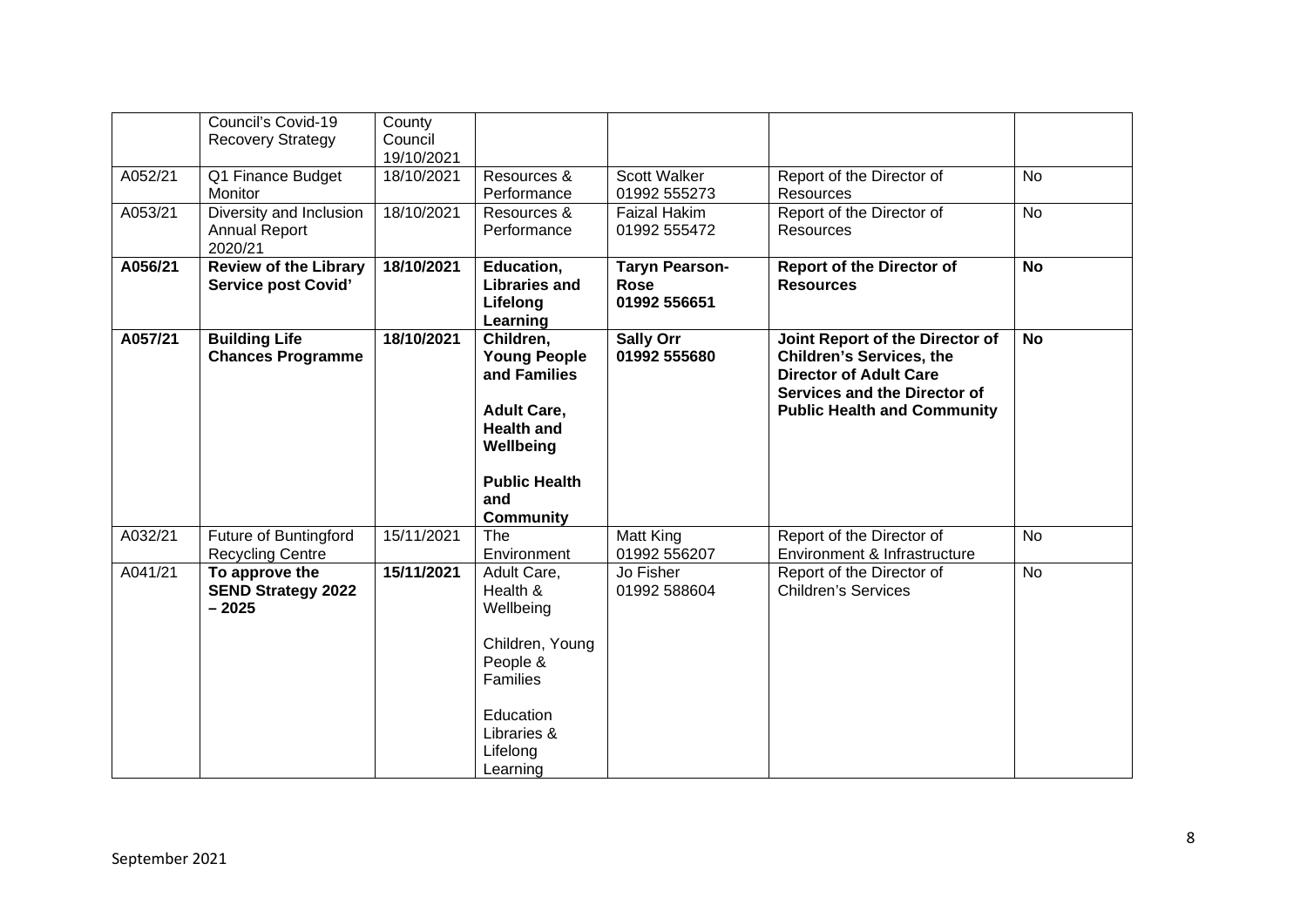| A042/21 | Recommissioning of<br>Overnight Short<br>Breaks for CYP with<br>SEND and/or Complex<br>Health Needs.                                                                                                                                                                                                                                                                                                                                               | 15/11/2021 | Children, Young<br>People &<br>Families         | Julie Reddish<br>01438 845433         | Report of the Director of<br><b>Children's Services</b>                                                                                          | <b>No</b> |
|---------|----------------------------------------------------------------------------------------------------------------------------------------------------------------------------------------------------------------------------------------------------------------------------------------------------------------------------------------------------------------------------------------------------------------------------------------------------|------------|-------------------------------------------------|---------------------------------------|--------------------------------------------------------------------------------------------------------------------------------------------------|-----------|
| A054/21 | Whether or not to<br>agree to the statutory<br>proposal to change the<br>age range of Oxhey<br>Early Years Centre, a<br><b>Maintained Nursery</b><br>School in Watford, to<br>allow children to be<br>admitted from the age<br>of $2$ ,<br>taking into<br>consideration the<br>outcome of the<br>statutory notice period.<br>NB Agreement to the<br>statutory proposal by<br>Cabinet will only be<br>required if objections<br>are received to it. | 15/11/2021 | Education,<br>Libraries & Life<br>Long Learning | David Shevlane<br>01992 556199        | Report of the Director of<br><b>Children's Service</b>                                                                                           | <b>No</b> |
| A058/21 | <b>Adoption of Adult</b><br><b>Care Service Plan</b><br>2021 to 2025                                                                                                                                                                                                                                                                                                                                                                               | 15/11/2021 | <b>Adult Care,</b><br>Health &<br>Wellbeing     | <b>Fiona Day</b><br>01438 843527      | <b>Report of the Director of Adult</b><br><b>Care Services</b>                                                                                   | <b>No</b> |
| A059/21 | <b>Domestic Abuse</b><br><b>Strategy</b>                                                                                                                                                                                                                                                                                                                                                                                                           | 15/11/2021 | <b>Adult Care,</b><br>Health &<br>Wellbeing     | <b>Helen Gledhill</b><br>01438 843617 | <b>Report of the Director of Adult</b><br><b>Care Services</b>                                                                                   | <b>No</b> |
| A015/21 | Consider the future of<br>Land North of Roysia<br>School, Royston                                                                                                                                                                                                                                                                                                                                                                                  | 13/12/2021 | Resources and<br>Performance                    | James Young<br>01992 556551           | Report of the Director of<br>Resources<br>Part I and Part II Report - due to<br>'Information relating to the<br>financial or business affairs of | <b>No</b> |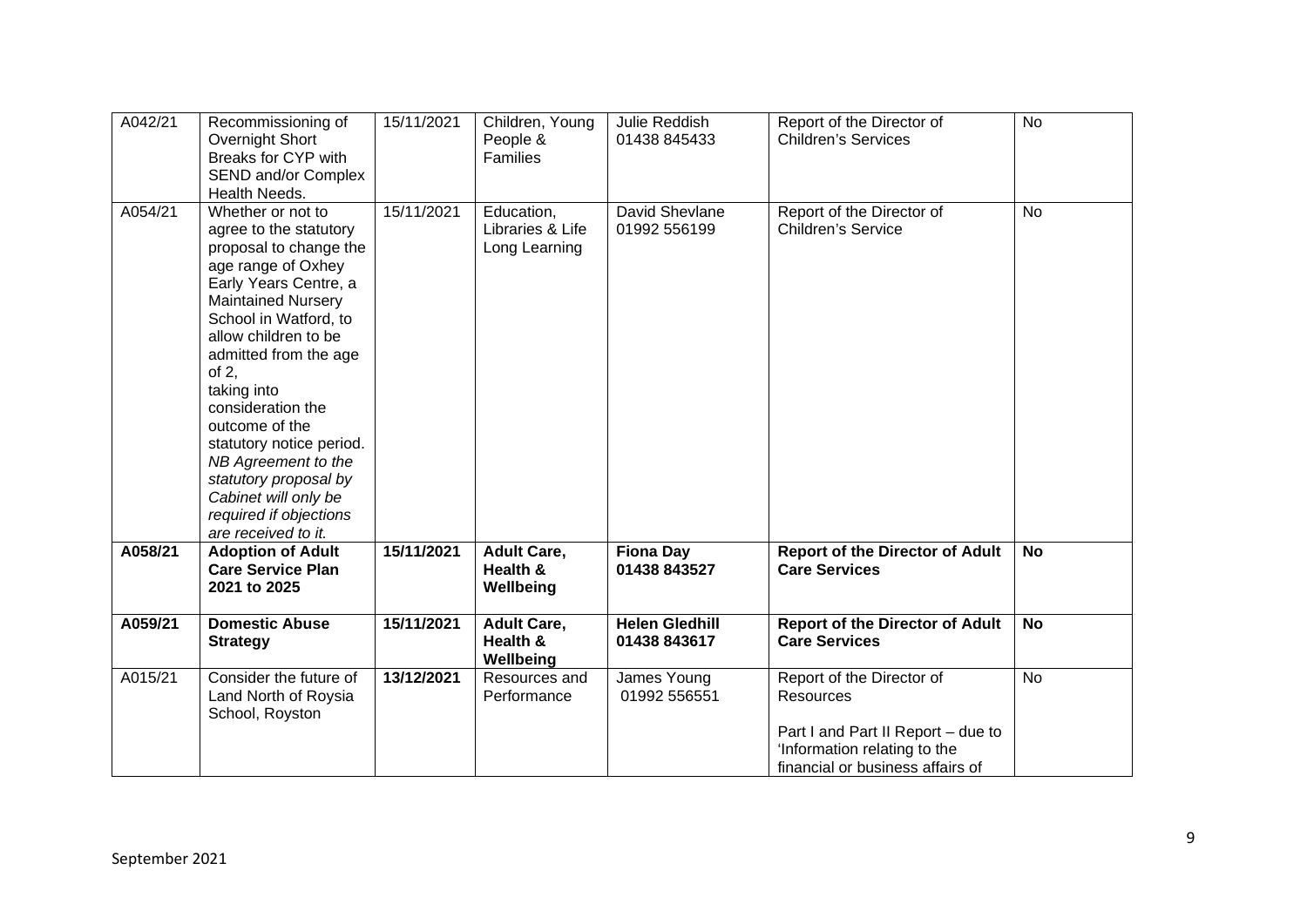|         |                                                                                                                                                                   |                                                                      |                                                                                  |                                      | any particular person (including<br>the Council)'                                                                                                                                                                |            |
|---------|-------------------------------------------------------------------------------------------------------------------------------------------------------------------|----------------------------------------------------------------------|----------------------------------------------------------------------------------|--------------------------------------|------------------------------------------------------------------------------------------------------------------------------------------------------------------------------------------------------------------|------------|
| A018/21 | Consider the future of<br>Land at 2B Star Street<br>in connection with the<br>existing library at 87<br>High Street, Ware.                                        | 13/12/2021                                                           | Resources and<br>Performance<br>Education<br>Libraries &<br>Lifelong<br>Learning | Roger Arbon<br>01992 588052          | Report of the Director of<br><b>Resources</b><br>Part I and Part II Report - due to<br>'Information relating to the<br>financial or business affairs of<br>any particular person (including<br>the Council)'     | <b>No</b>  |
| A040/21 | Approval for capital<br>funding delivery of<br><b>Public Sector</b><br>Decarbonisation<br><b>Works Scheme Works</b><br>for Hertfordshire<br><b>County Council</b> | 13/12/2021                                                           | The<br>Environment                                                               | <b>Julie Greaves</b><br>01992 555580 | Report of the Director of<br>Environment & Infrastructure                                                                                                                                                        | <b>No</b>  |
| A055/21 | Q2 Finance Budget<br>Monitor                                                                                                                                      | 13/12/2021                                                           | Resources &<br>Performance                                                       | <b>Scott Walker</b><br>01992 555273  | Report of the Director of<br>Resources                                                                                                                                                                           | <b>No</b>  |
| A060/21 | <b>Recommendation to</b><br>change a decision<br>within the Next<br><b>Generation Outline</b><br><b>Business Case</b>                                             | 13/12/2021                                                           | <b>Resources &amp;</b><br><b>Performance</b>                                     | <b>Anna Morrison</b><br>01992 588282 | <b>Report of the Director of</b><br><b>Resources</b><br>Part 1 and Part II Report due<br>to: Information relating to the<br>financial or business affairs of<br>any particular person<br>(including the Council) | <b>No</b>  |
| A061/21 | <b>Minerals and Waste</b><br><b>Local Plan - Local</b><br><b>Development</b><br><b>Scheme</b>                                                                     | <b>Cabinet</b><br>13/12/21<br>County<br><b>Council</b><br>14/12/2021 | <b>The</b><br><b>Environment</b>                                                 | <b>Jon Tiley</b><br>01992556292      | <b>Report of the Director of</b><br><b>Environment and</b><br><b>Infrastructure</b>                                                                                                                              | <b>Yes</b> |
| A044/21 | To inform on the<br>proposed pattern of<br>provision and seek<br>agreement to consult<br>on Specialist                                                            | 17/01/2022                                                           | Education,<br>Libraries & Life<br>Long Learning                                  | <b>Pauline Davis</b><br>01992 555865 | Report of the Director of<br><b>Children's Services</b>                                                                                                                                                          | <b>No</b>  |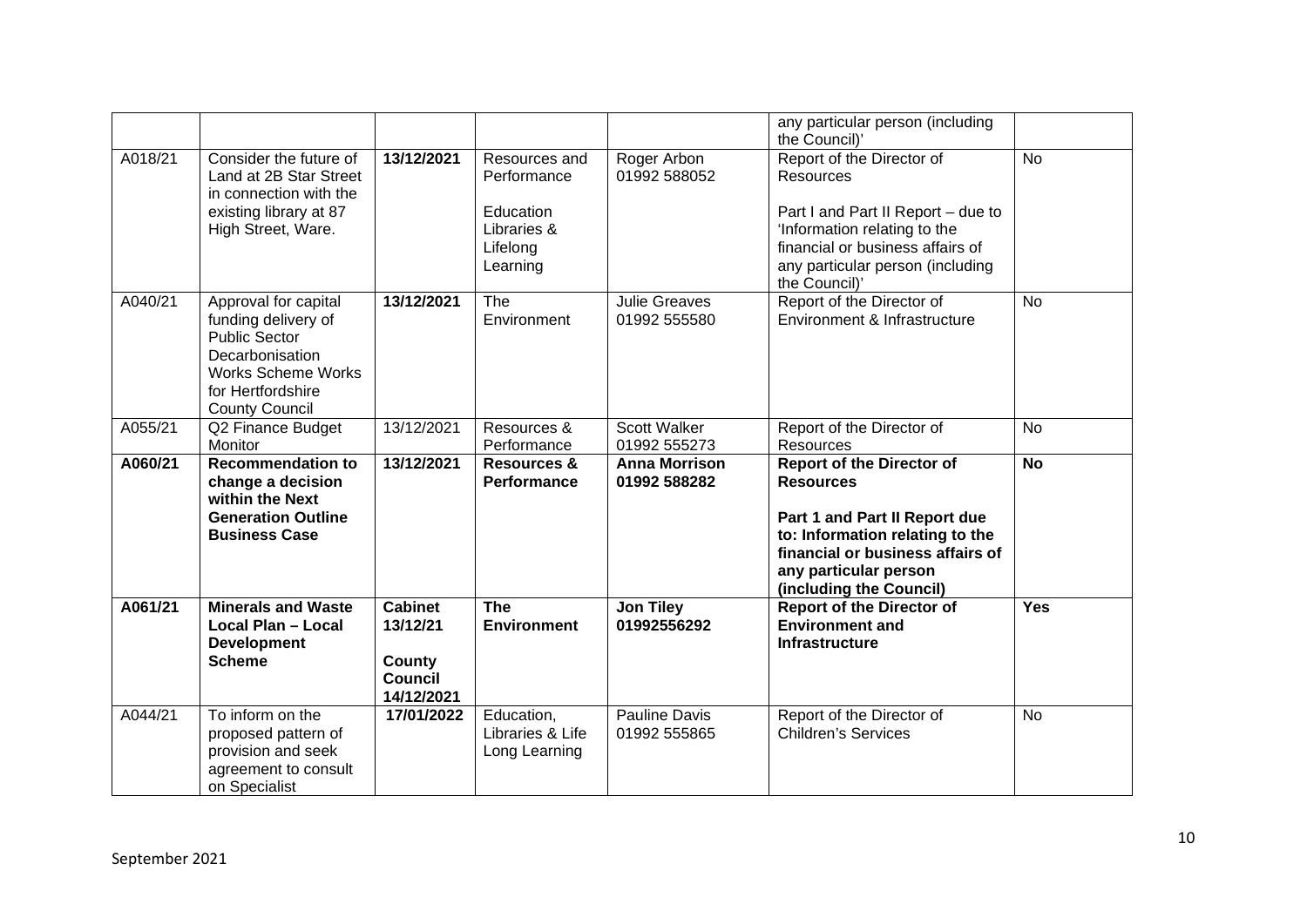| Provision in<br>source                                                |  |  |  |
|-----------------------------------------------------------------------|--|--|--|
| schools<br>$- - -$<br>$\sim$<br>nsuean<br>Tiđi                        |  |  |  |
| <sup>'o</sup> hase<br>rimary <sup>1</sup><br>$\overline{\phantom{0}}$ |  |  |  |

## **Membership of Cabinet**

| <b>Stella Nash</b>     | <b>Adult Care, Health &amp; Wellbeing</b>            | <b>Richard Roberts</b> | <b>Leader of The Council</b>                |
|------------------------|------------------------------------------------------|------------------------|---------------------------------------------|
| <b>Teresa Heritage</b> | <b>Children, Young People &amp; Families</b>         | <b>Morris Bright</b>   | <b>Public Health &amp; Community Safety</b> |
| <b>Terry Douris</b>    | <b>Education, Libraries &amp; Life Long Learning</b> | <b>Bob Deering</b>     | <b>Resources &amp; Performance</b>          |
| <b>Stephen Boulton</b> | <b>Growth, Infrastructure &amp; Planning</b>         | <b>Eric Buckmaster</b> | <b>The Environment</b>                      |
| <b>Phil Bibby</b>      | <b>Highways &amp; Transport</b>                      |                        |                                             |

\*\*\* In accordance with Regulation 10(1) of The Local Authorities (Executive Arrangements) (Meetings and Access to Information) (England) Regulations 2012 (the '2012 Regulations') this item of business will be considered by Cabinet at its meeting 12 July 2021. Notices issued, as required by the 2012 Regulations, can be viewed at Decisions | Hertfordshire County Council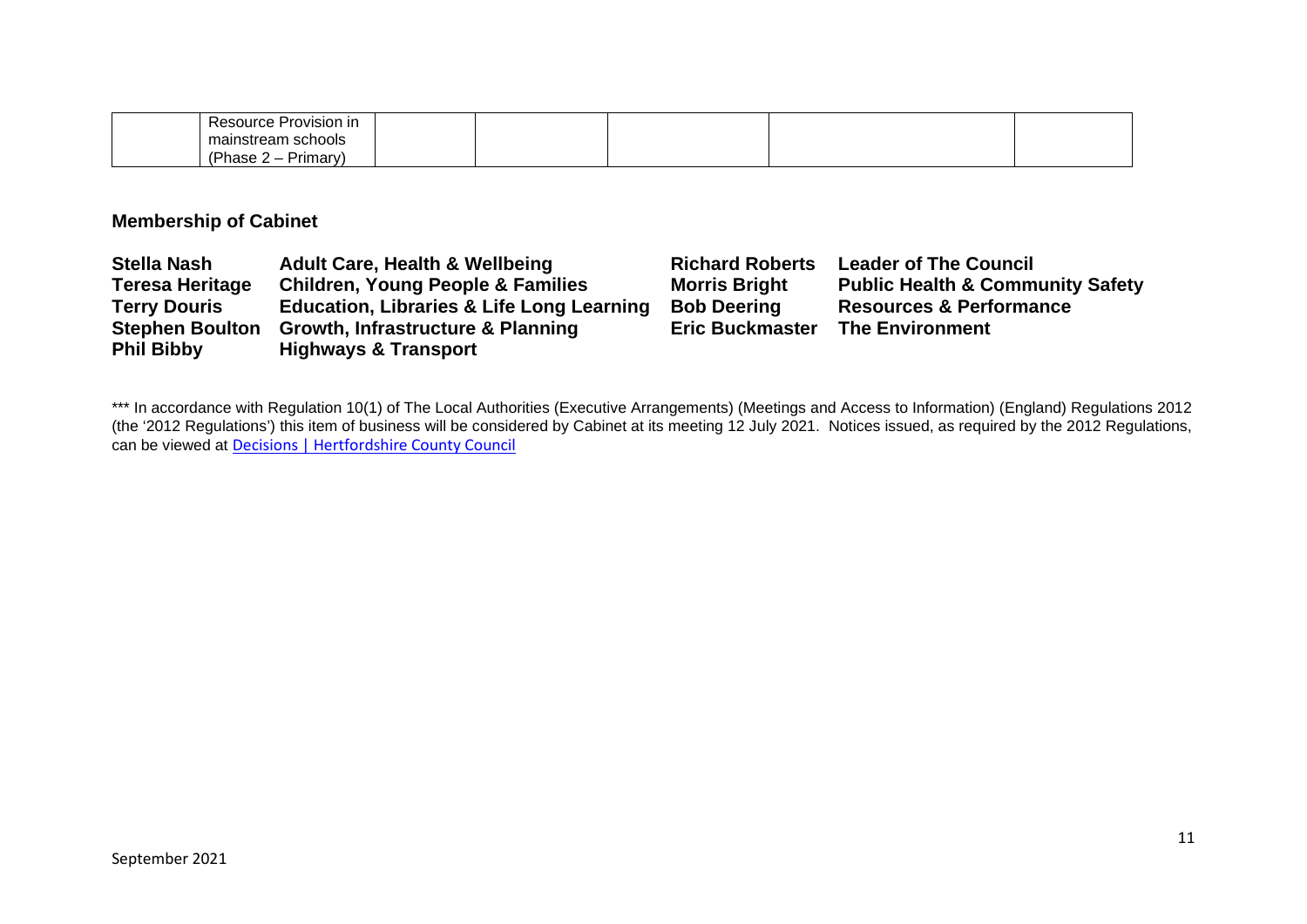### **PART B: DECISIONS BY CHIEF OFFICERS** NOTE: NEW ITEMS AND AMENDMENTS ARE SHOWN IN BOLD

| <b>Ref No</b> | <b>Issue for Decision</b>                                                                                                                       | <b>Name and Title</b><br>of Decision<br><b>Maker</b>                               | Date, or<br>period<br>within<br>which,<br>decision to<br>be made | <b>Cabinet</b><br>Panels to be<br>consulted | <b>Officer contact for</b><br>this matter | <b>Documents to</b><br>be considered <sup>1</sup> | <b>Exempt</b><br>from the<br>Council's<br>Call-In<br><b>Procedures</b><br>Yes / No |
|---------------|-------------------------------------------------------------------------------------------------------------------------------------------------|------------------------------------------------------------------------------------|------------------------------------------------------------------|---------------------------------------------|-------------------------------------------|---------------------------------------------------|------------------------------------------------------------------------------------|
| B001/21       | <b>Traffic Regulation</b><br>Orders - various (see<br>attached Schedule<br>Appendix 1)                                                          | Mark Kemp<br><b>Director</b><br>Environment and<br>Infrastructure                  | During the<br>period of this<br>Forward Plan                     |                                             | Mark Kemp<br>01992 555206                 | Reports from<br><b>Lead Officers</b>              | No                                                                                 |
| B053/19       | Approval to the sale of<br>45A Grange Road,<br><b>Bishops Stortford and</b><br>land adjoining                                                   | <b>Emily White</b><br>Head of Strategic<br>Asset<br>Management &<br><b>Estates</b> | <b>September</b><br>2021 (was<br><b>August 2021)</b>             |                                             | <b>Andrew Edwards</b><br>01992 556007     | Report                                            | <b>No</b>                                                                          |
| B018/20       | HCC2011970 -<br><b>Bishops Stortford</b><br>(Avanti Grange)<br>North Secondary -<br>Design & Build<br>Contract in respect of<br>new build works | Sass Pledger<br><b>Assistant Director</b><br>Property                              | <b>September</b><br>2021 (was<br><b>August 2021)</b>             |                                             | Jackie Aldridge<br>01992 588138           | See Note 2 below                                  | <b>No</b>                                                                          |
| B076/20       | Framework<br>Agreement for<br>the Supply of Cut<br>Paper & Card Size A3<br>& A4                                                                 | Glenn Facey<br>Head of Herts<br>FullStop                                           | September<br>2021 (was<br>June 2021)                             |                                             | <b>Jake Grieves</b><br>01707 292498       | See Note 2 below                                  | No                                                                                 |

<sup>&</sup>lt;sup>1</sup> The address from which, subject to any prohibition or restriction on their disclosure, copies of, or extracts from, any document listed is available is County Hall, Pegs Lane, Hertford, SG13 8DE. Other documents relevant to these matters may be submitted to the decision maker. To request details of such documents (if any) as they become available contact Deborah Jeffery, Assistant Manager, Democratic Services by email (deborah.jeffery@hertfordshire.gov.uk) or phone (01992 555563).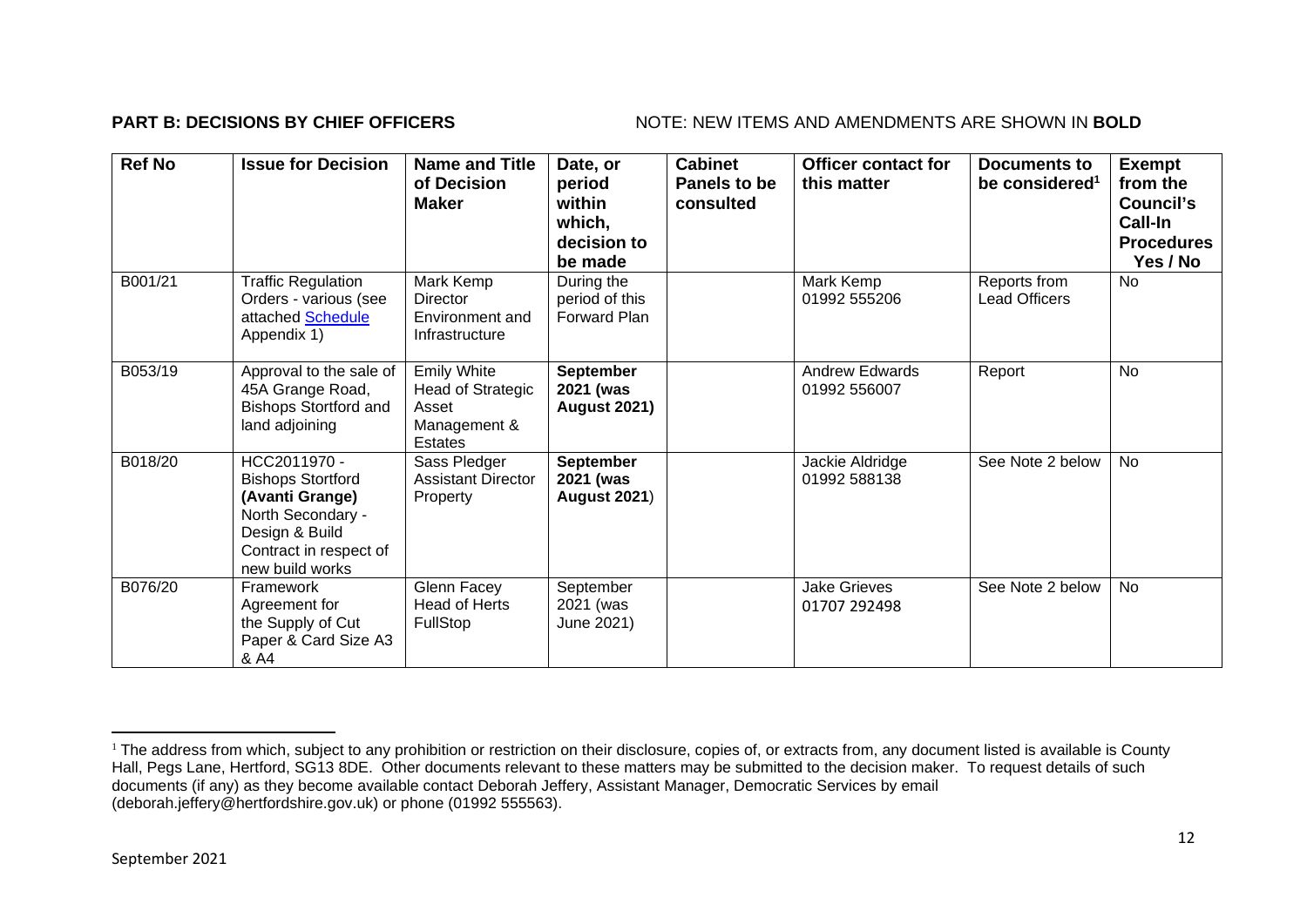| B003/21 | Approval to the sale of<br>part of the Land at<br><b>Onslow St Audrey's</b><br>School, Hatfield                             | Scott Crudgington<br>Director of<br><b>Resources</b>                 | September<br>2021 (was<br>July 2021)                 | <b>Sharon Roskilly</b><br>01992 555988 | See note 4 below | <b>No</b> |
|---------|-----------------------------------------------------------------------------------------------------------------------------|----------------------------------------------------------------------|------------------------------------------------------|----------------------------------------|------------------|-----------|
| B006/21 | Approval to the terms<br>of sale for Former<br><b>Highway Maintenance</b><br>Depot, Station Road,<br>Watton at Stone        | Scott Crudgington<br>Director of<br><b>Resources</b>                 | September<br>2021 (was<br>June 2021)                 | <b>Andrew Edwards</b><br>01992 556007  | See Note 4 below | <b>No</b> |
| B007/21 | Approval to the terms<br>of sale for Land at<br>Foxgrove Path, South<br>Oxhey                                               | Scott Crudgington<br>Director of<br>Resources                        | September<br>2021 (was<br><b>July 2021)</b>          | John Doyle<br>01992 556896             | See Note 4 below | No        |
| B008/21 | Approval to the terms<br>of sale for Former<br>Little Furze JMI<br>School, Gosforth<br>Lane, South Oxhey                    | Scott Crudgington<br>Director of<br>Resources                        | September<br>2021 (was<br><b>July 2021)</b>          | John Doyle<br>01992 556896             | See Note 4 below | No        |
| B011/21 | Land and building at<br>Meadowbank,<br>Alexandra Road,<br>Kings Langley -<br>Appropriation to Adult<br><b>Care Services</b> | Scott Crudgington<br>Director of<br>Resources                        | September<br>2021 (was<br><b>July 2021)</b>          | Carolyn Clark<br>01992 555280          | Report           | <b>No</b> |
| B019/21 | HCC2112728 - Re-Fit<br>of Hertfordshire<br><b>County Council</b><br><b>Stevenage Offices</b>                                | Sass Pledger<br>Asst Director-<br>Property                           | <b>September</b><br>2021 (was<br><b>August 2021)</b> | Michael Cunningham<br>01992 556658     | See Note 2 below | No        |
| B026/21 | Single Tender Action<br>for Midpoint Intensive<br><b>Enablement Service</b>                                                 | Mark Harvey<br>Operations<br>Director - Adult<br><b>Disabilities</b> | <b>September</b><br>2021 (was<br><b>August 2021)</b> | James Salmon<br>01438 844152           | Report           | <b>No</b> |
| B030/21 | HCC2112744 - Care<br>Provider for new care<br>home development at<br>Little Furze, South<br>Oxhey                           | Sass Pledger<br>Asst Director-<br>Property                           | October 2021<br>(was<br><b>September</b><br>2021)    | Jackie Aldridge<br>01992 588138        | See Note 2 below | No        |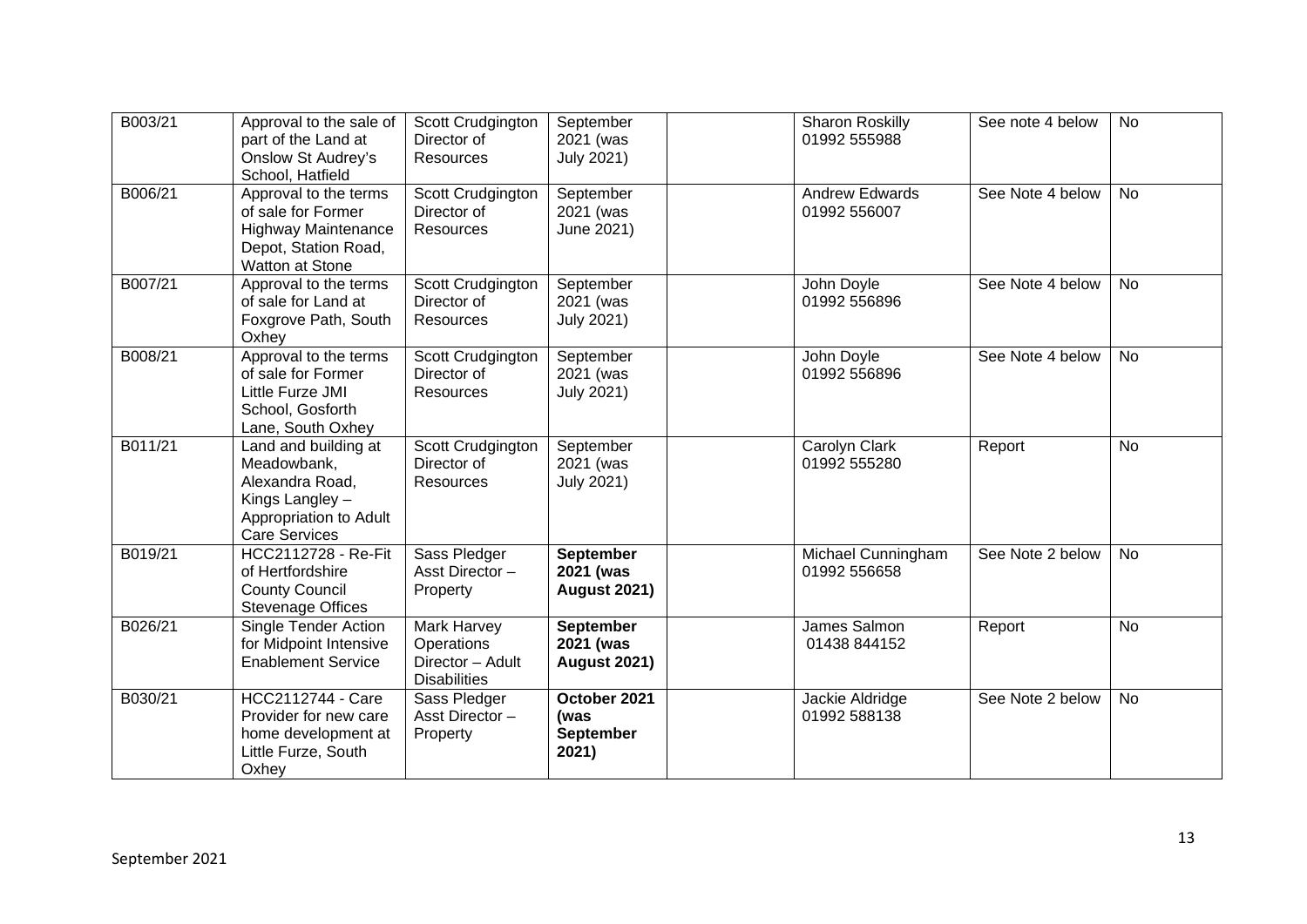| B037/21 | Approval of Enabling<br>Agreement and<br>surrender of lease of<br>land at Onslow St<br>Audrey's School,<br>Hatfield                                             | Scott Crudgington<br>Director of<br><b>Resources</b> | September<br>2021 (was<br><b>July 2021)</b>          | Sharon Roskilly 01992<br>555988        | See Note 2 below | No        |
|---------|-----------------------------------------------------------------------------------------------------------------------------------------------------------------|------------------------------------------------------|------------------------------------------------------|----------------------------------------|------------------|-----------|
| B038/21 | Approval of the final<br>terms of the 125-year<br>peppercorn lease for<br>the new special<br>school at Woodside,<br>Welwyn Garden City.                         | Scott Crudgington<br>Director of<br><b>Resources</b> | September<br>2021 (was<br><b>August 2021)</b>        | <b>Sharon Roskilly</b><br>01992 555988 | See Note 2 below | <b>No</b> |
| B044/21 | The Supply of<br><b>Catering Disposables</b>                                                                                                                    | Glenn Facey<br>Head of Herts<br>FullStop             | September<br>2021 (was<br>June 2021)                 | Glenn Facey<br>01707 292364            | See Note 2 below | <b>No</b> |
| B045/21 | The Supply of Steel<br>Lockers                                                                                                                                  | Glenn Facey<br><b>Head of Herts</b><br>FullStop      | <b>September</b><br>2021 (was<br><b>August 2021)</b> | Glenn Facey<br>01707 292364            | See Note 2 below | <b>No</b> |
| B049/21 | Demolition of the<br><b>Former Little Furze</b><br>Primary School, South<br>Oxhey.                                                                              | Sass Pledger<br><b>Asst Director</b><br>Property     | October 2021<br>(was<br><b>September</b><br>2021)    | Jackie Aldridge<br>01992 588138        | See Note 2 below | <b>No</b> |
| B051/21 | <b>Hertfordshire County</b><br>Council and the<br>Procurement<br>Partnership Ltd<br>Finance and Leasing<br><b>Dynamic Purchasing</b><br><b>System Agreement</b> | Glenn Facey<br><b>Head of Herts</b><br>FullStop      | September<br>2021 (was<br><b>August 2021)</b>        | <b>Jake Grieves</b><br>01707 292498    | See Note 2 below | <b>No</b> |
| B052/21 | <b>HCC2112924 SEND</b><br><b>Temporary Expansion</b><br>- New modular<br>accommodation<br>landscaping works<br>and internal<br>remodelling                      | Sass Pledger<br><b>Asst Director</b><br>Property     | October 2021<br>(was<br><b>September</b><br>2021)    | Jackie Aldridge<br>01992 588138        | See Note 2 below | No        |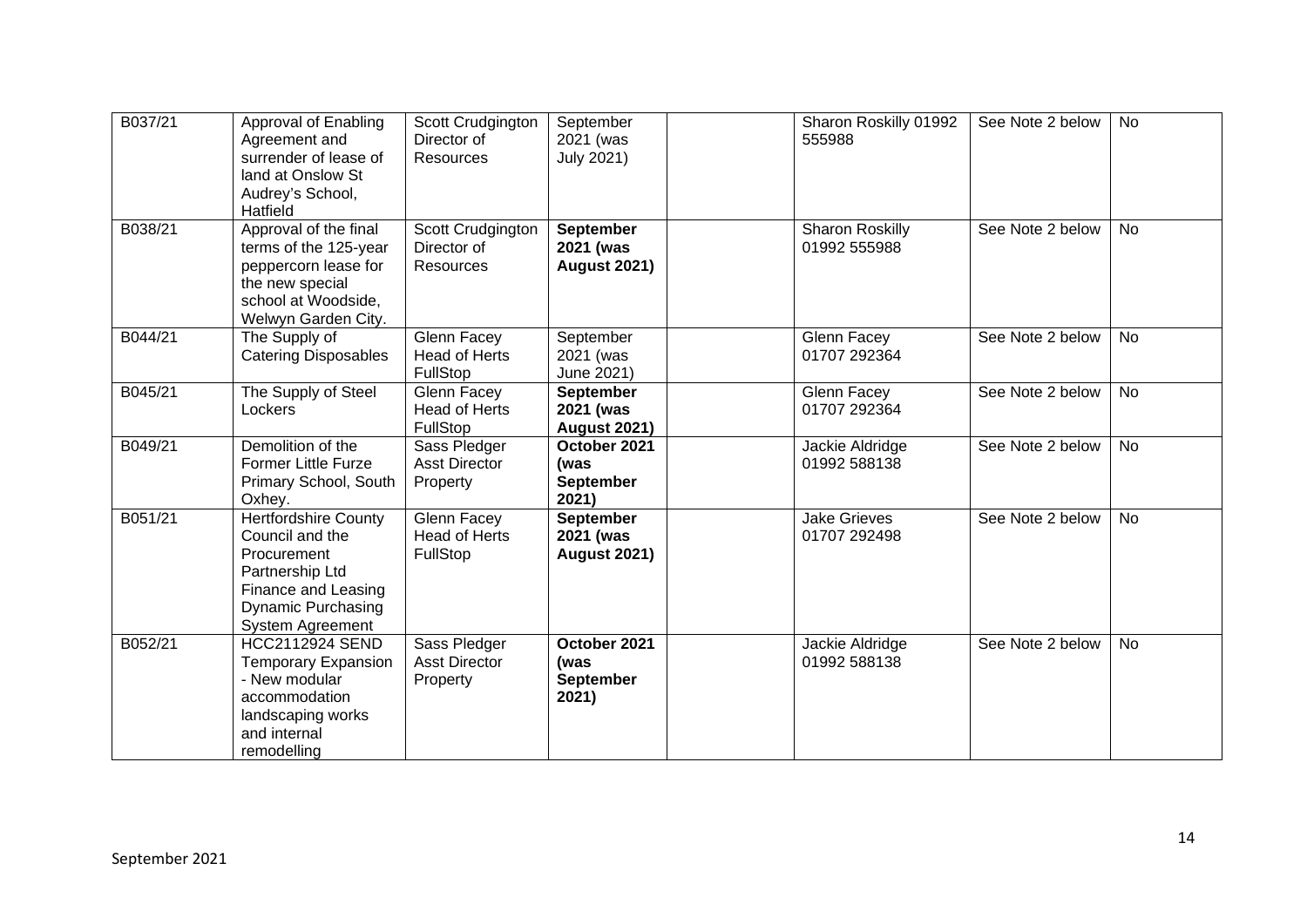| B056/21 | <b>Contract Award for</b><br><b>Midpoint Intensive</b><br><b>Enablement Service</b>                                                                                | Mark Harvey<br>Operations<br><b>Director Adult</b><br><b>Disabilities</b> | September<br>2021                                 | James Salmon<br>01438 844152       | See Note 2 below | <b>No</b> |
|---------|--------------------------------------------------------------------------------------------------------------------------------------------------------------------|---------------------------------------------------------------------------|---------------------------------------------------|------------------------------------|------------------|-----------|
| B057/21 | <b>Award of Framework</b><br>for spot providers                                                                                                                    | Chris Badger<br>Director of Adult<br><b>Care Services</b>                 | September<br>2021                                 | Daisy Sanghera<br>01438 843391     | See Note 2 below | <b>No</b> |
| B059/21 | Implementation of<br>records & document<br>management module<br>to support new HR<br>application                                                                   | Scott Crudgington<br>Director of<br>Resources                             | September<br>2021 (was<br><b>August 2021)</b>     | Anna Morrison,<br>01992 588282     | See Note 2 below | <b>No</b> |
| B061/21 | <b>Washroom Services</b><br>for all HCC sites $-$<br><b>Award of Contract</b>                                                                                      | Sass Pledger<br><b>Asst Director</b><br>Property                          | October 2021<br>(was<br><b>September</b><br>2021) | Michael Cunningham<br>01992 556658 | See Note 2 below | No        |
| B062/21 | <b>Bishop Stortford</b><br>Young Person Centre<br>- refurbishment of<br>existing building                                                                          | Sass Pledger<br><b>Asst Director</b><br>Property                          | October 2021<br>(was<br>September<br>2021)        | Jackie Aldridge<br>01992 588138    | See Note 2 below | No        |
| B063/21 | HCC2012445 -<br>Consultant to<br>undertake the master<br>planning and planning<br>application to help in<br>the delivery of<br><b>Brookfield Garden</b><br>Village | Sass Pledger<br><b>Asst Director</b><br>Property                          | October 2021<br>(was<br><b>September</b><br>2021) | Mike Evans<br>01992 555634         | See Note 2 below | <b>No</b> |
| B064/21 | Reinforced<br><b>Autoclaved Aerated</b><br>Concrete (RAAC)<br>repair and<br>replacement of roofs<br>containing this form of<br>concrete                            | Sass Pledger<br>Asst Director-<br>Property                                | October 2021<br>(was<br><b>September</b><br>2021) | Jackie Aldridge<br>01992 588138    | See Note 2 below | <b>No</b> |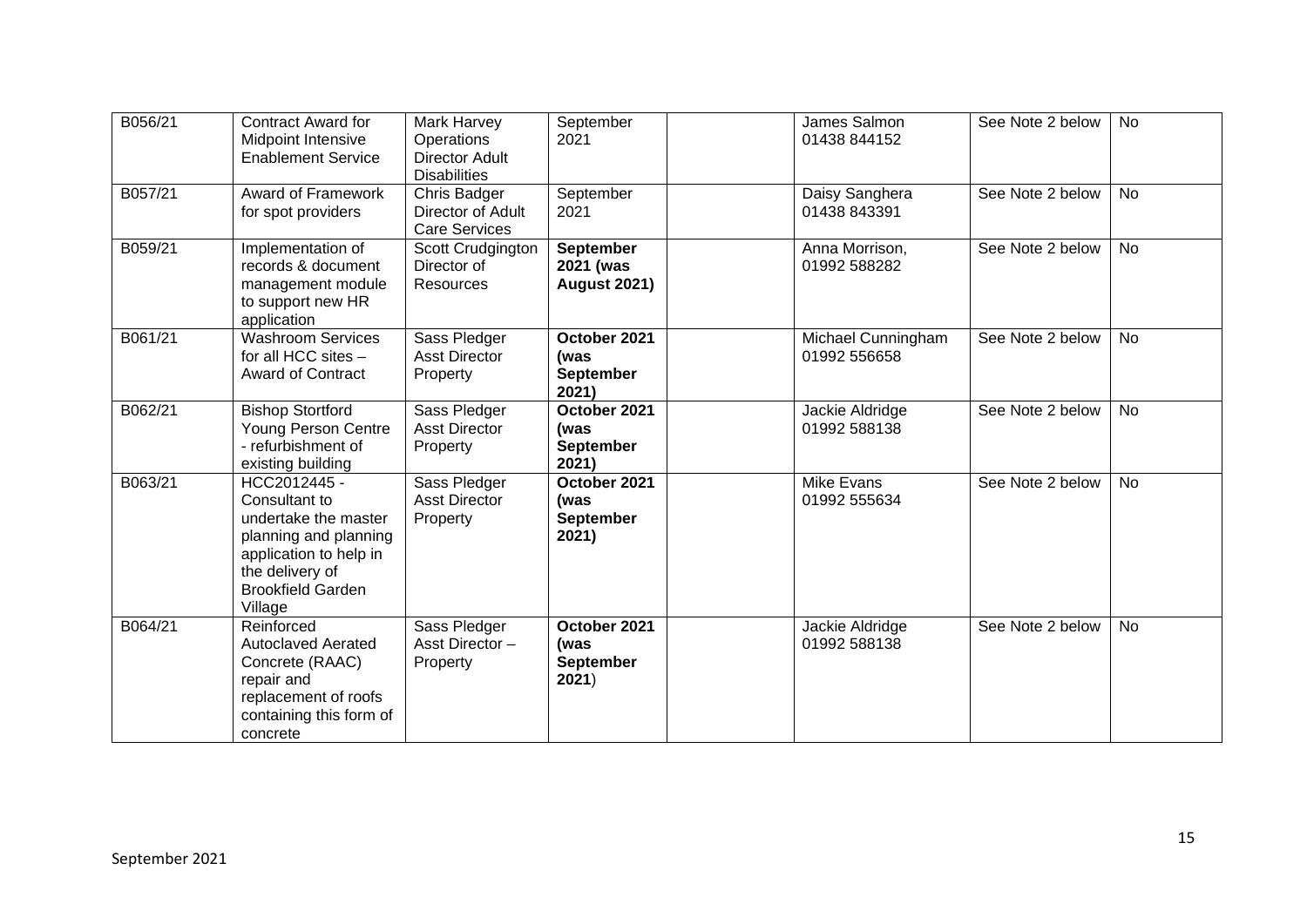| B067/21 | The Supply of<br>Envelopes                                                                                                                                                     | <b>Glenn Facey</b><br><b>Head of Herts</b><br><b>FullStop</b> | <b>September</b><br>2021 (was<br><b>August 2021)</b> | <b>Jake Grieves</b><br>01707 292498 | See Note 2 below | <b>No</b> |
|---------|--------------------------------------------------------------------------------------------------------------------------------------------------------------------------------|---------------------------------------------------------------|------------------------------------------------------|-------------------------------------|------------------|-----------|
| B068/21 | HCC2113016 -<br>Batch 63 Cluster 1 -<br>The Priory School -<br>Mechanical &<br><b>Electrical Works</b>                                                                         | Sass Pledger<br>Asst Director-<br>Property                    | October 2021<br>(was<br><b>September</b><br>2021)    | Jackie Aldridge<br>01992 588138     | See Note 2 below | <b>No</b> |
| B069/21 | HCC2113017 -<br>Batch 63 Cluster 2 -<br><b>Hertford St Andrews C</b><br>of E Primary School &<br><b>Wheatcroft Primary</b><br>School - Mechanical &<br><b>Electrical Works</b> | Sass Pledger<br>Asst Director-<br>Property                    | October 2021<br>(was<br><b>September</b><br>2021)    | Jackie Aldridge<br>01992 588138     | See Note 2 below | <b>No</b> |
| B070/21 | HCC2113018 -<br>Batch 63 Cluster 3 -<br>Coates Way JMI and<br>Nursery School &<br>London Colney<br>Primary School &<br>Nursery Mechanical &<br><b>Electrical Works -</b>       | Sass Pledger<br>Asst Director-<br>Property                    | October 2021<br>(was<br><b>September</b><br>2021)    | Jackie Aldridge<br>01992 588138     | See Note 2 below | <b>No</b> |
| B071/21 | HCC2113019 -<br>Batch 63 Cluster 4 -<br>Widford School &<br>Tonwell St Mary's C<br>of E Primary School -<br>Mechanical &<br><b>Electrical Works</b>                            | Sass Pledger<br>Asst Director-<br>Property                    | October 2021<br>(was<br><b>September</b><br>2021)    | Jackie Aldridge<br>01992 588138     | See Note 2 below | <b>No</b> |
| B072/21 | HCC2113020 - Batch<br>63 Cluster 5 - South<br>Hill Primary School -<br>Mechanical &<br><b>Electrical Works</b>                                                                 | Sass Pledger<br>Asst Director-<br>Property                    | October 2021<br>(was<br><b>September</b><br>2021)    | Jackie Aldridge<br>01992 588138     | See Note 2 below | <b>No</b> |
| B073/21 | HCC2113005 -                                                                                                                                                                   | Sass Pledger                                                  | October 2021<br>(was                                 | Jackie Aldridge<br>01992 588138     | See Note 2 below | <b>No</b> |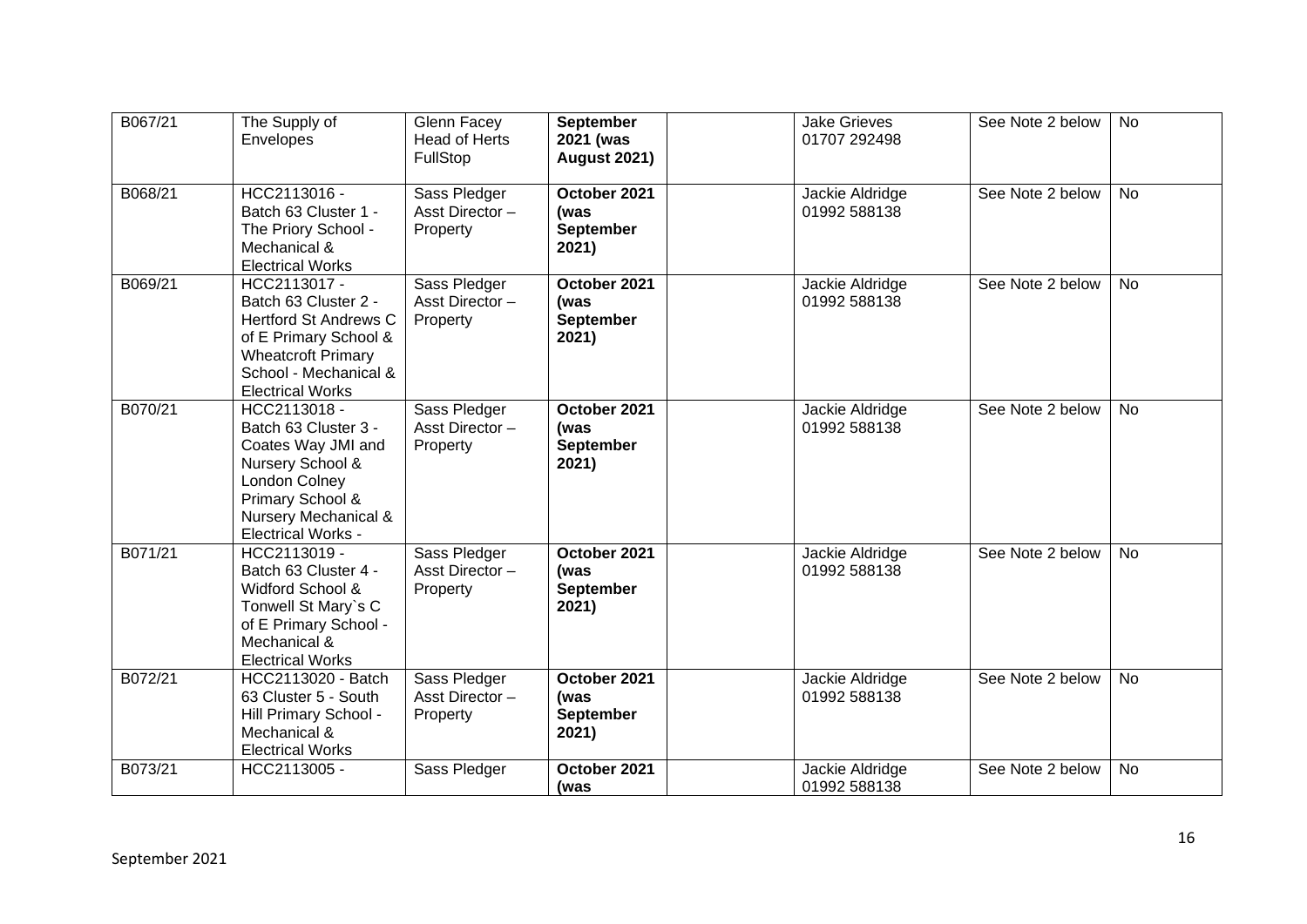|         | Batch 66 Cluster 1<br>Commonswood<br>School, Welwyn<br>Garden City - Roofing<br><b>Works</b>                                 | Asst Director-<br>Property                                                   | <b>September</b><br>2021)                         |                                     |                  |           |
|---------|------------------------------------------------------------------------------------------------------------------------------|------------------------------------------------------------------------------|---------------------------------------------------|-------------------------------------|------------------|-----------|
| B074/21 | HCC2113006 -<br>Batch 66 Cluster 2<br>Roger de Clare C of E<br>(VC) First & Nursery<br>School, Puckeridge -<br>Roofing Works | Sass Pledger<br>Asst Director-<br>Property                                   | October 2021<br>(was<br><b>September</b><br>2021) | Jackie Aldridge<br>01992 588138     | See Note 2 below | <b>No</b> |
| B075/21 | HCC2113007 -<br>Batch 59 Cluster 1<br><b>Ickleford Primary</b><br>School, Ickleford -<br><b>Roofing Works</b>                | Sass Pledger<br>Asst Director-<br>Property                                   | October 2021<br>(was<br><b>September</b><br>2021) | Jackie Aldridge<br>01992 588138     | See Note 2 below | <b>No</b> |
| B076/21 | HCC2113008 - Batch<br>59 Cluster 2 Ashlyns<br>School, Berkhamsted<br>- Roofing Works                                         | Sass Pledger<br>Asst Director-<br>Property                                   | October 2021<br>(was<br><b>September</b><br>2021) | Jackie Aldridge<br>01992 588138     | See Note 2 below | <b>No</b> |
| B077/21 | The Provision of a<br><b>Catalogue Printing</b><br>Service for Herts<br>FullStop                                             | <b>Glenn Facey</b><br><b>Head of Herts</b><br>FullStop                       | September<br>2021                                 | <b>Jake Grieves</b><br>01707 292498 | See Note 2 below | <b>No</b> |
| B078/21 | The Supply Pulpboard                                                                                                         | Glenn Facey<br>Head of Herts<br>FullStop                                     | October 2021                                      | <b>Jake Grieves</b><br>01707 292498 | See Note 2 below | <b>No</b> |
| B079/21 | The Supply of<br><b>Laminating Poches</b>                                                                                    | <b>Glenn Facey</b><br>Head of Herts<br>FullStop                              | October 2021                                      | <b>Jake Grieves</b><br>01707 292498 | See Note 2 below | <b>No</b> |
| B080/21 | Recommissioning of<br>Overnight Short<br>Breaks for CYP with<br>SEND and/or<br><b>Complex Health</b><br>Needs.               | Marion Ingram<br>Operations<br><b>Director Specialist</b><br><b>Services</b> | November<br>2021                                  | Julie Reddish<br>01438 845433       | Report           | <b>No</b> |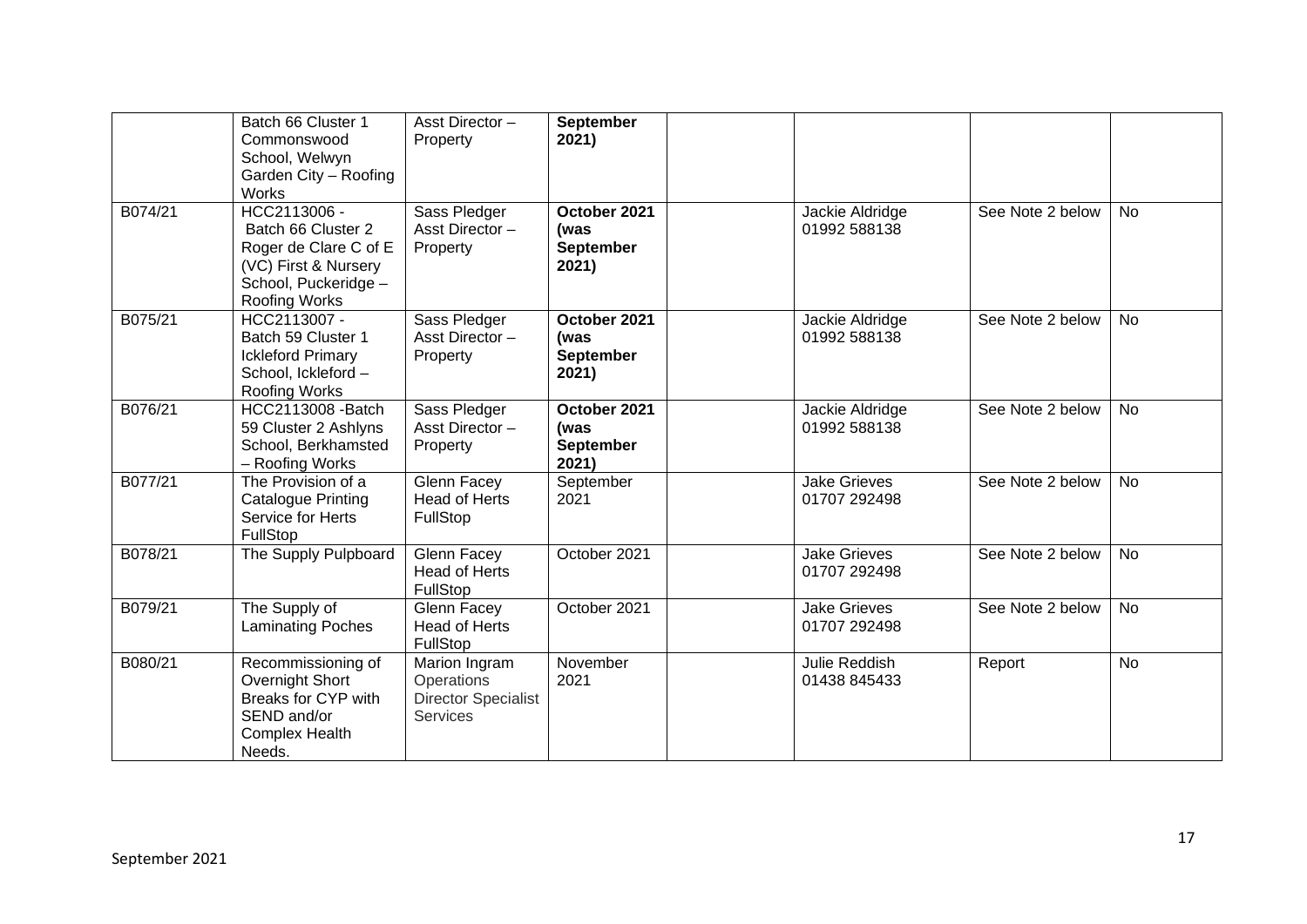| B081/21 | <b>Approval of Queens</b><br>Green Canopy<br>funding for<br><b>Hertfordshire County</b><br>Council & support for<br>external group<br>planting                                                    | Scott Crudgington<br>Director of<br><b>Resources</b>                                                                             | Not before 2<br>August 2021                          | N/A | <b>Julie Greaves</b><br><b>Head of Sustainability</b><br>01992 555580 | Report           | <b>No</b> |
|---------|---------------------------------------------------------------------------------------------------------------------------------------------------------------------------------------------------|----------------------------------------------------------------------------------------------------------------------------------|------------------------------------------------------|-----|-----------------------------------------------------------------------|------------------|-----------|
| B082/21 | Potential extension to<br>the Highways Weston<br>Hills Inspection and<br><b>Maintenance Services</b><br>Contract                                                                                  | Anthony Boucher<br>Deputy Director<br>for Environment &<br>Infrastructure -<br>Highways                                          | <b>September</b><br>2021 (was<br><b>August 2021)</b> | N/A | Steve Johnson 01992<br>658126                                         | See Note 2 below | <b>No</b> |
| B084/21 | Whether or not to hold<br>a public consultation<br>on a proposal to close<br>the residential<br>provision at Falconer<br>School, Bushey, a<br>community special<br>school, from<br>September 2022 | <b>Jo Fisher</b><br>Director of<br>Children's<br><b>Services</b>                                                                 | September<br>2021                                    | N/A | Samantha Young<br>01992 555754                                        | Report           | <b>No</b> |
| B085/21 | Provision of a<br>dynamic Purchase<br>System for School<br>Coach and Local Bus<br>Operators                                                                                                       | <b>Trudie German</b><br>Development and<br>Technology<br>Manager                                                                 | September<br>2021                                    | N/A | <b>Trudie German</b><br>01992 588640                                  | Report           | No        |
| B086/21 | <b>Eastern Playing Fields</b><br>- Extra Care Housing<br>Developer selection                                                                                                                      | Chris Badger,<br>Director of Adult<br>Care Services in<br>consultation with<br>Scott<br>Crudgington,<br>Director of<br>Resources | September<br>2021                                    | N/A | <b>Tarn Gascoyne</b><br>07580 743626                                  | See Note 2 below | <b>No</b> |
| B087/21 | Commence<br>procurement activity<br>for electronic<br>document records                                                                                                                            | Scott<br>Crudgington,<br>Director of<br>Resources                                                                                | September<br>2021                                    | N/A | <b>Wendy Carr</b><br>01992 555 658                                    | Report           | <b>No</b> |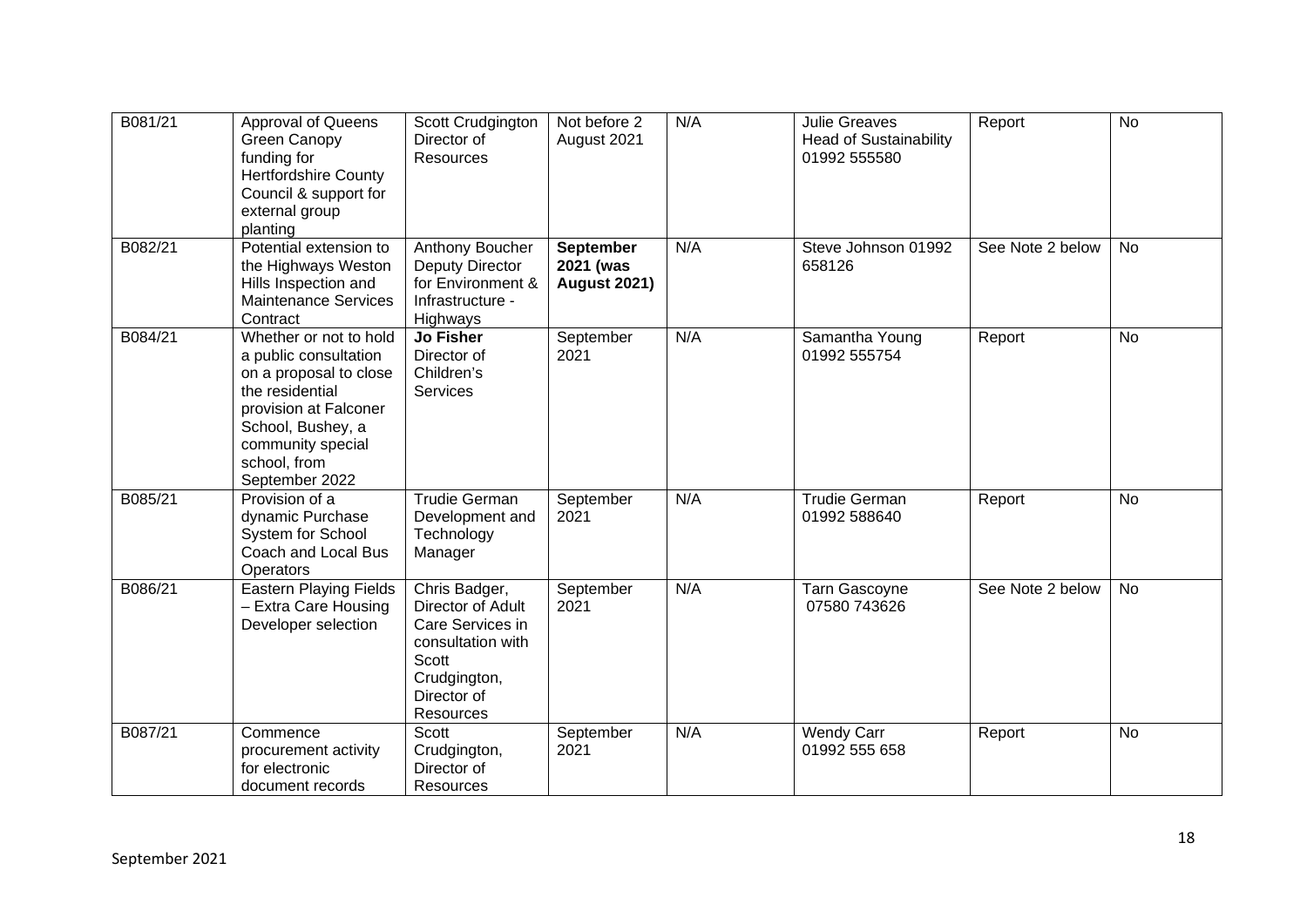| B089/21 | management software<br>following review of<br>existing solution.<br>Provision of<br>consultancy services<br>to adult care services                                                                                                                                                                                                                                                                                                                                        | Sass Pledger<br>Asst Director-<br>Property                       | October 2021<br>(was<br><b>September</b> | N/A | Jackie Aldridge<br>01992 588138        | See Note 2 below    | <b>No</b> |
|---------|---------------------------------------------------------------------------------------------------------------------------------------------------------------------------------------------------------------------------------------------------------------------------------------------------------------------------------------------------------------------------------------------------------------------------------------------------------------------------|------------------------------------------------------------------|------------------------------------------|-----|----------------------------------------|---------------------|-----------|
| B091/21 | construction projects<br>Whether or not to<br>agree to the statutory<br>proposal to change<br>the age range of<br>Oxhey Early Years<br>Centre, a Maintained<br>Nursery School in<br>Watford, to allow<br>children to be<br>admitted from the age<br>of $2,$<br>taking into<br>consideration the<br>outcome of the<br>statutory notice<br>period.<br>NB Agreement to the<br>statutory proposal by<br>Cabinet will only be<br>required if objections<br>are received to it. | <b>Jo Fisher</b><br>Director of<br>Children's<br><b>Services</b> | 20210<br>October 2021                    | N/A | David Shevlane<br>01992 556199         | Report              | <b>No</b> |
| B092/21 | <b>HCC2113175 -Kings</b><br><b>Langley Primary</b><br><b>School, Kings</b><br>Langley - Batch 60<br>Cluster 1 - Roofing<br><b>Works</b>                                                                                                                                                                                                                                                                                                                                   | <b>Sass Pledger</b><br><b>Asst Director -</b><br><b>Property</b> | October 2021                             | N/A | <b>Jackie Aldridge</b><br>01992 588138 | See Note 2<br>below | <b>No</b> |
| B093/21 | HCC2113176 -<br><b>Andrews Lane</b><br><b>Primary School,</b><br>Cheshunt - Batch 64                                                                                                                                                                                                                                                                                                                                                                                      | <b>Sass Pledger</b><br><b>Asst Director -</b><br><b>Property</b> | October 2021                             | N/A | <b>Jackie Aldridge</b><br>01992 588138 | See Note 2<br>below | <b>No</b> |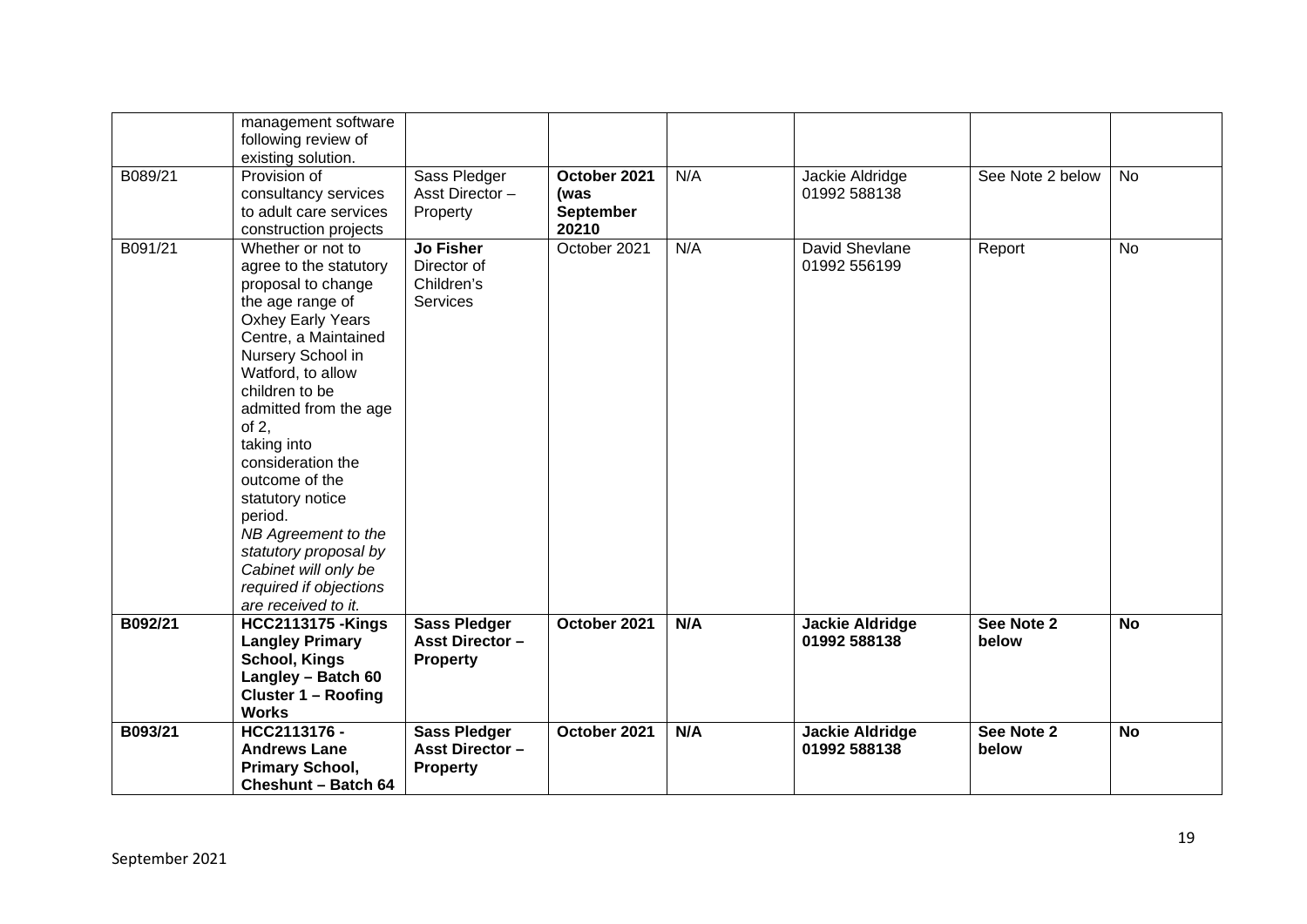|         | Cluster 1 – Roofing<br><b>Works</b>                                                                                                                                                         |                                                                  |              |     |                                        |                     |           |
|---------|---------------------------------------------------------------------------------------------------------------------------------------------------------------------------------------------|------------------------------------------------------------------|--------------|-----|----------------------------------------|---------------------|-----------|
| B094/21 | HCC2113177 -<br><b>Middleton School,</b><br>Ware - Batch 64<br><b>Cluster 2 - Roofing</b><br><b>Works</b>                                                                                   | <b>Sass Pledger</b><br><b>Asst Director -</b><br><b>Property</b> | October 2021 | N/A | <b>Jackie Aldridge</b><br>01992 588138 | See Note 2<br>below | <b>No</b> |
| B095/21 | <b>HCC2113178 - Pixies</b><br><b>Hill Primary School,</b><br><b>Hemel Hempstead &amp;</b><br><b>Garden Fields JMI</b><br>School, St Albans -<br>Batch 64 Cluster 3-<br><b>Roofing Works</b> | <b>Sass Pledger</b><br><b>Asst Director -</b><br><b>Property</b> | October 2021 | N/A | <b>Jackie Aldridge</b><br>01992 588138 | See Note 2<br>below | <b>No</b> |

#### **Notes:**

- 1. CBC contract = on behalf of 17 local authority members of the Central Buying Consortium<br>2. Quality and price evaluation derived from tenderers' submissions (which may contain exent
- 2. Quality and price evaluation derived from tenderers' submissions *(which may contain exempt information and if so will not be available for public inspection)*
- 3. Collaborative contract with one or more authorities (not a CBC contract)
- 4. Part II (due to 'Information relating to the financial or business affairs of any particular person (including the Council')".

If you have any general enquiries about this Forward Plan - contact Michelle Diprose, Democratic Services Officer, 01992 555566 Email: michelle.diprose@hertfordshire.gov.uk or Deborah Jeffery, Assistant Manager, Democratic Services, 01992 555563 Email: deborah.jeffery@hertfordshire.gov.uk

**QUENTIN BAKER, CHIEF LEGAL OFFICER**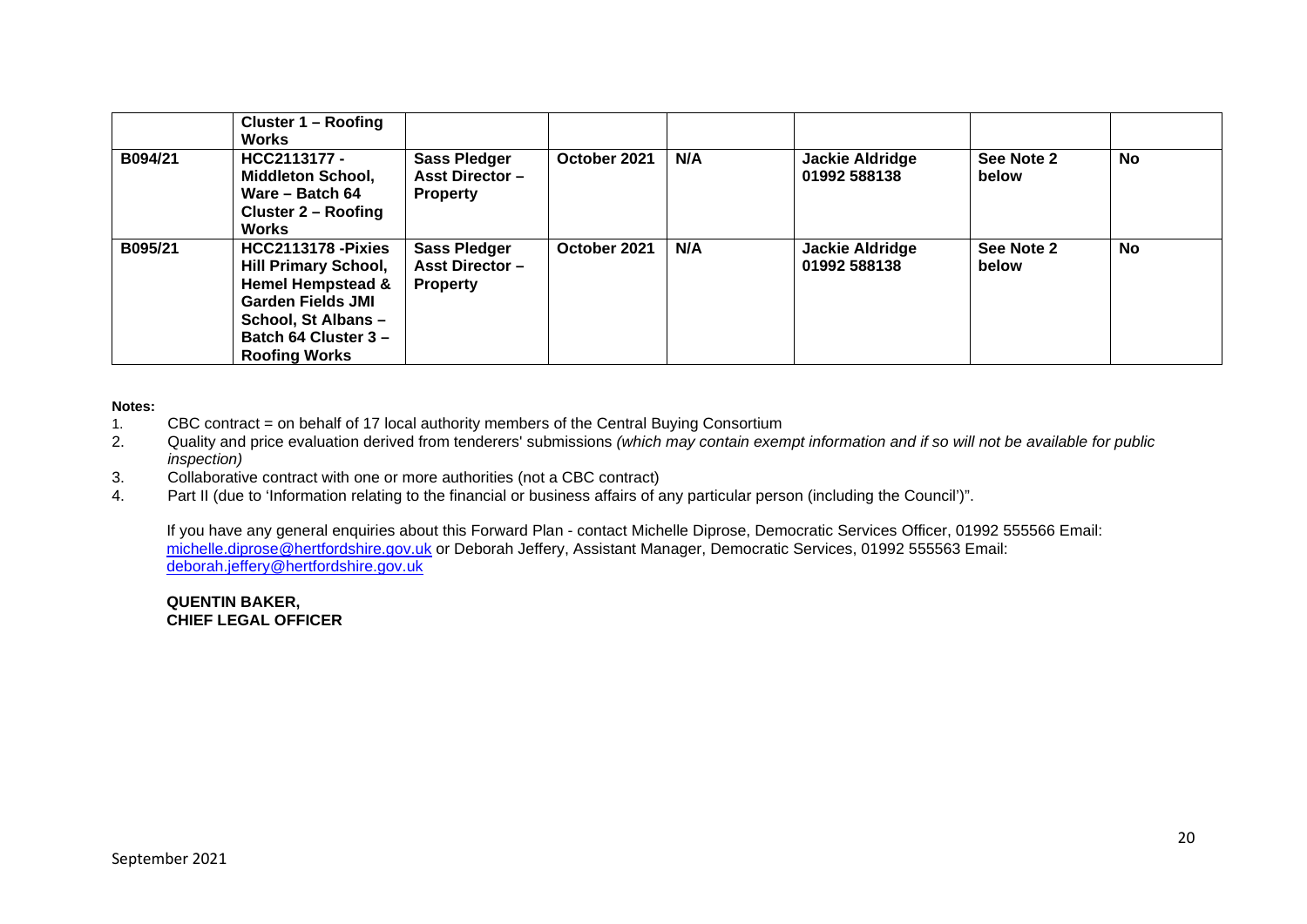

## **HERTFORDSHIRE COUNTY COUNCIL**

**FORWARD PLAN Notice of (a) key and other decisions likely to be made on behalf of the County Council by Cabinet, (b) key decisions likely to be made on behalf of the County Council by Officers and (c) decisions on Traffic Regulation Orders likely to be made by Officers on behalf of the County Council in the period 1 October 2021 – 31 January 2022** 

# **Published: 3 September 2021**

[Note: Key decisions and other decisions due to be reached in September 2021 but not yet made remain listed (notice of these items was given in the Forward Plan issued on 2 August 2021)]

## **TRAFFIC REGULATION ORDERS**

| <b>Broxbourne</b><br>Location                                                                                                                                                                                                                                                                                                                                                                                                                                                                                                 | <b>Proposed Restriction</b>                                                                                                                                                                                                                                                                                                                                                                                                                                                                                                           |
|-------------------------------------------------------------------------------------------------------------------------------------------------------------------------------------------------------------------------------------------------------------------------------------------------------------------------------------------------------------------------------------------------------------------------------------------------------------------------------------------------------------------------------|---------------------------------------------------------------------------------------------------------------------------------------------------------------------------------------------------------------------------------------------------------------------------------------------------------------------------------------------------------------------------------------------------------------------------------------------------------------------------------------------------------------------------------------|
| No current schemes                                                                                                                                                                                                                                                                                                                                                                                                                                                                                                            |                                                                                                                                                                                                                                                                                                                                                                                                                                                                                                                                       |
| <b>East Herts</b>                                                                                                                                                                                                                                                                                                                                                                                                                                                                                                             |                                                                                                                                                                                                                                                                                                                                                                                                                                                                                                                                       |
| Location                                                                                                                                                                                                                                                                                                                                                                                                                                                                                                                      | <b>Proposed Restriction</b>                                                                                                                                                                                                                                                                                                                                                                                                                                                                                                           |
| South Road/Saffron Meadow, Standon<br>Anchor Street & Unnamed Roads, Bishop's Stortford<br>A602 Watton-at-Stone Bypass<br>Maidenhead Street, Hertford<br>A120 Little Hadham Bypass<br>Various Roads, Sawbridgeworth<br>Railway Street, Hertford<br>West Road, Sawbridgeworth<br>Bullfields, Sawbridgeworth<br>Riverside Walk, Bishop's Stortford<br>Fairway, Sawbridgeworth<br>London Road, Crouch Gardens etc, Buntingford<br>Thieves Lane / The Ridgeway, Hertford<br>North Road, Hertford<br>Obrey Way, Bishop's Stortford | <b>Waiting Restrictions</b><br>Goods Vehicle Loading Bay, 20mph Speed Limit, Bus Gate<br>50mph Speed Limit<br><b>Restricted Zone</b><br>40 & De-restricted mph Speed Limits, Cycle Track<br>20mph Speed Limit<br><b>Waiting Restrictions</b><br><b>Waiting Restrictions</b><br><b>Waiting Restrictions</b><br>Restricted Zone, Pedestrian Zone<br><b>Waiting Restrictions</b><br>20mph Speed Limit Zone<br><b>Experimental Waiting Restrictions</b><br><b>Waiting Restrictions</b><br>7.5t Weight Limit, 30mph and 40mph Speed Limits |
| <b>Dacorum</b>                                                                                                                                                                                                                                                                                                                                                                                                                                                                                                                |                                                                                                                                                                                                                                                                                                                                                                                                                                                                                                                                       |
| Location                                                                                                                                                                                                                                                                                                                                                                                                                                                                                                                      | <b>Proposed Restriction</b>                                                                                                                                                                                                                                                                                                                                                                                                                                                                                                           |
| Dundale Road, Tring<br>Wingrave Road / Sutton Close, Tring<br>New Mill Terrace / Pheasant Close etc, Tring<br>Silk Mill Way / Adams Way, Tring<br>London Road / Nash Mills, Hemel Hempstead/Tring                                                                                                                                                                                                                                                                                                                             | <b>Waiting Restrictions</b><br><b>Waiting Restrictions</b><br><b>Waiting Restrictions</b><br><b>Waiting Restrictions</b><br><b>Waiting Restrictions</b>                                                                                                                                                                                                                                                                                                                                                                               |